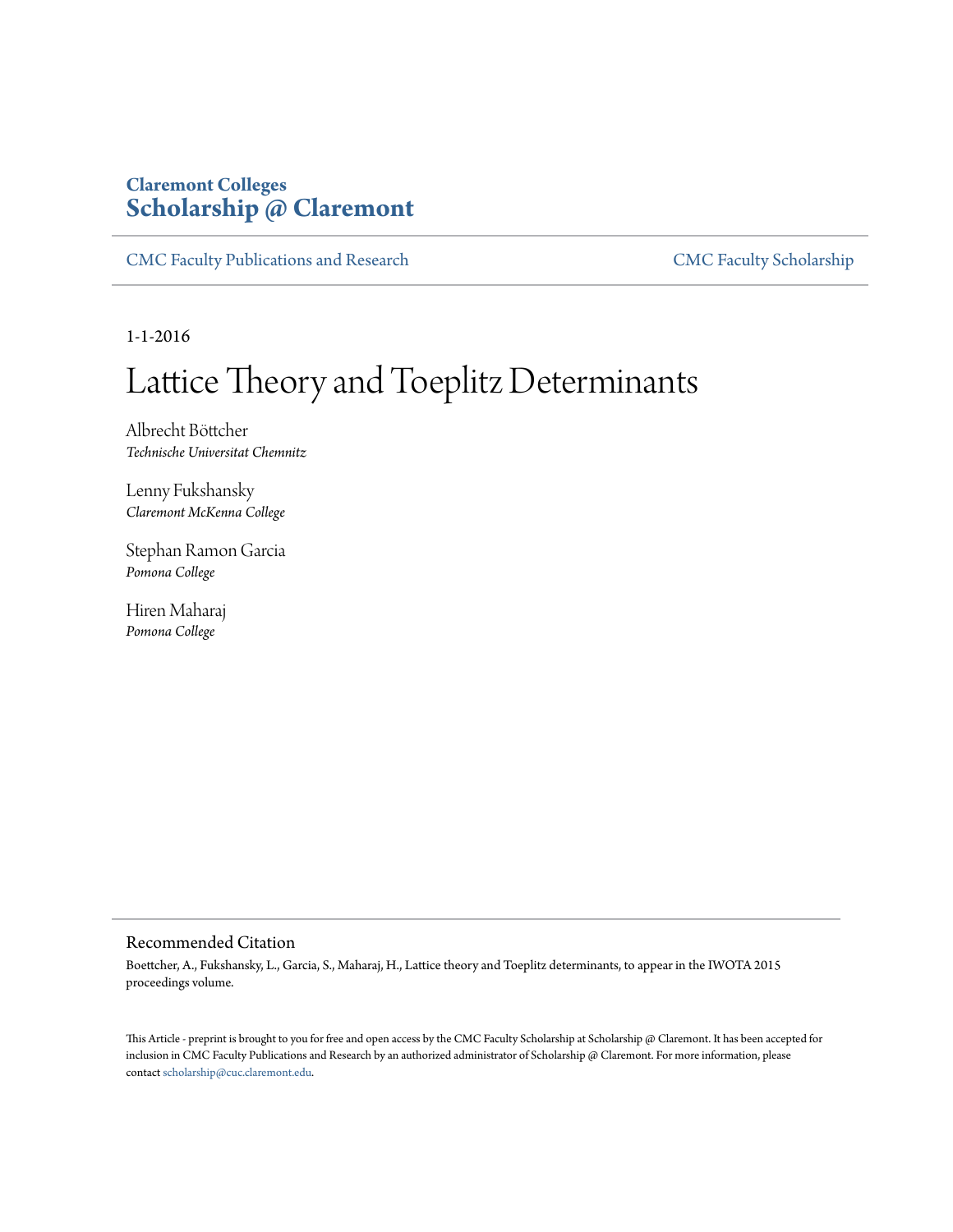# Lattice theory and Toeplitz determinants

Albrecht Böttcher, Lenny Fukshansky, Stephan Ramon Garcia, and Hiren Maharaj

Abstract. This is a survey of our recent joint investigations of lattices that are generated by finite Abelian groups. In the case of cyclic groups, the volume of a fundamental domain of such a lattice is a perturbed Toeplitz determinant with a simple Fisher-Hartwig symbol. For general groups, the situation is more complicated, but it can still be tackled by pure matrix theory. Our main result on the lattices under consideration states that they always have a basis of minimal vectors, while our results in the other direction concern exact and asymptotic formulas for perturbed Toeplitz determinants. The survey is a slightly modified version of the talk given by the first author at the Humboldt Kolleg and the IWOTA in Tbilisi in 2015. It is mainly for operator theorists and therefore also contains an introduction to the basics of lattice theory.

MSC 2010. Primary 11H31. Secondary 15A15, 15B05, 47B35, 52C17 Keywords. Lattice packing, finite Abelian group, perturbed Toeplitz determinant, Fisher-Hartwig symbol

### 1. Introduction

The determinant of the  $n \times n$  analogue  $A_n$  of the matrix

$$
A_6 = \left(\begin{array}{cccccc} 6 & -4 & 1 & 0 & 0 & 1 \\ -4 & 6 & -4 & 1 & 0 & 0 \\ 1 & -4 & 6 & -4 & 1 & 0 \\ 0 & 1 & -4 & 6 & -4 & 1 \\ 0 & 0 & 1 & -4 & 6 & -4 \\ 1 & 0 & 0 & 1 & -4 & 6 \end{array}\right)
$$

Fukshansky acknowledges support by Simons Foundation grant #279155 and by NSA grant #130907, Garcia acknowledges support by NSF grant DMS-1265973.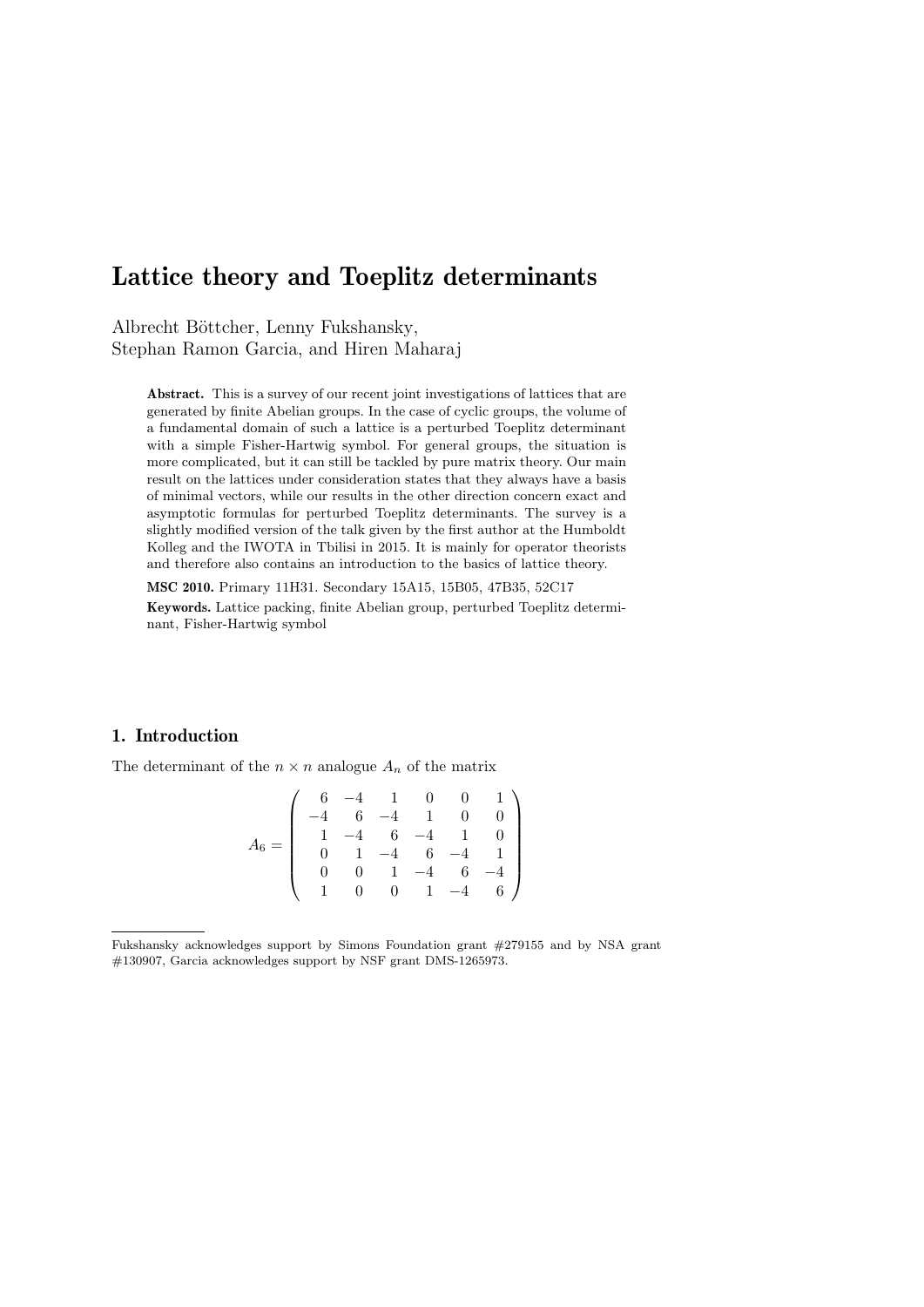is det  $A_n = (n+1)^3 \sim n^3$ , whereas the determinant of the  $n \times n$  analogue  $T_n$  of the matrix

$$
T_6=\left(\begin{array}{cccccc}6&-4&1&0&0&0\\-4&6&-4&1&0&0\\1&-4&6&-4&1&0\\0&1&-4&6&-4&1\\0&0&1&-4&6&-4\\0&0&0&1&-4&6\end{array}\right)
$$

equals

$$
\det T_n = \frac{(n+1)(n+2)^2(n+3)}{12} \sim \frac{n^4}{12}.
$$

(The notation  $a_n \sim b_n$  means that  $a_n/b_n \to 1$ .) The determinants det  $A_n$  emerge in a problem of lattice theory [6] and the formula det  $A_n = (n+1)^3$  was established only in [6], while the determinants det  $T_n$  are special cases of the well-known Fisher-Hartwig determinants one encounters in statistical physics [11, 12]. The matrices  $T_n$  are principal truncations of an infinite Toeplitz matrix. This is not true of the matrices  $A_n$ , but these are simple corner perturbations of  $T_n$ .

The observations made above motivated us to undertake studies into two directions. First, the ability to compute the determinants of  $A_n$ , which arise when considering lattices associated to cyclic groups, encouraged us to turn to lattices that are generated by arbitrary finite Abelian groups. And secondly, intrigued by the question why the corner perturbations lower the growth of the determinants from  $n<sup>4</sup>$  to  $n<sup>3</sup>$ , we explored the determinants of perturbed Toeplitz matrices with more general Fisher-Hartwig symbols.

Our investigations resulted in the two papers [5, 6], and here we want to give a survey of these papers. This survey is intended for operator theorists. We are therefore concise when dealing with Toeplitz operators and matrices, but we consider it as useful to devote due space to some basics of lattice theory. Sections 1 to 6 are dedicated to lattice theory, and in the remaining Sections 7 to 9 we embark on Toeplitz determinants.

#### 2. Examples of lattices

By an *n*-dimensional lattice we mean a discrete subgroup  $\mathcal L$  of the Euclidean space  $\mathbb{R}^n$ . The lattice is said to have full rank if

$$
\mathrm{span}_{\mathbf{R}} \mathcal{L} = \mathbf{R}^n,
$$

where span<sub>R</sub> $\mathcal{L}$  is the intersection of all linear subspaces of  $\mathbb{R}^n$  which contain  $\mathcal{L}$ . Unless otherwise stated, all lattices considered in this paper are of full rank and hence we omit the attribute "full-rank". Of course,  $\mathbf{Z}^n$  is the simplest example of an n-dimensional lattice.

The 1-dimensional lattices are just the sets  $b\mathbf{Z}$  where b is a nonzero real number. Figure 1 shows three examples of 2-dimensional lattices. In these examples, the lattice consists of the dots, one of which is the origin of  $\mathbb{R}^2$ .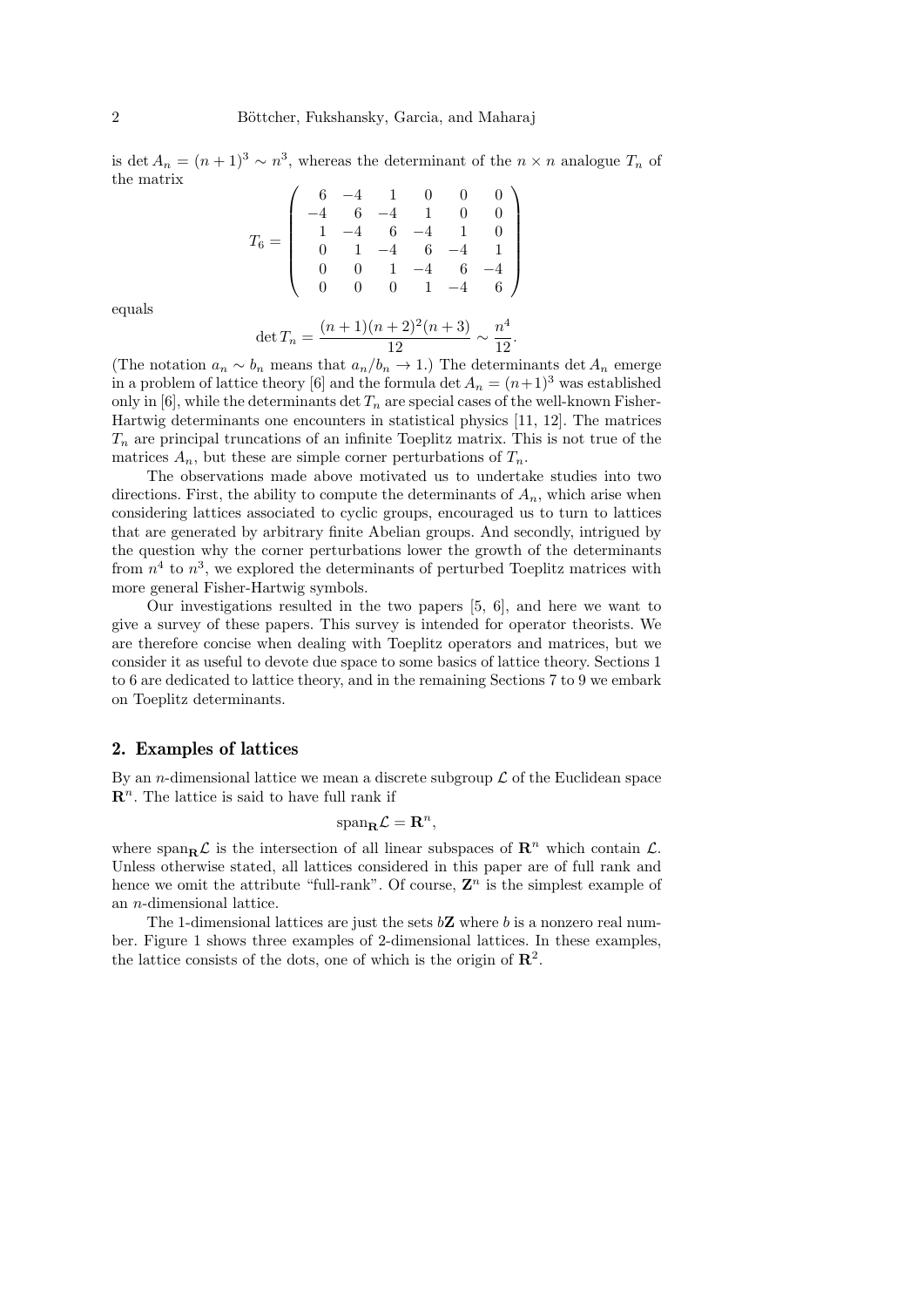

Figure 1. Three 2-dimensional lattices.

Two prominent 3-dimensional lattices are the face-centered cubic (fcc) lattice and the body-centered cubic (bcc) lattice. These emerge from periodically repeating the boxes shown in Figure 2. The fcc lattice is usually denoted by  $A_3$  or by  $D_3$ , while the bcc lattice goes under the notation  $A_3^*$ . In formulas,

$$
A_3 = D_3 = \{(x, y, z) \in \mathbf{Z}^3 : x + y + z \equiv 0 \mod 2\},\
$$
  

$$
A_3^* = \{(x, y, z) \in \mathbf{Z}^3 : x \equiv y \equiv z \mod 2\}.
$$



FIGURE 2. The fcc lattice (left) and the bcc lattice (right).

The so-called root lattices  $A_n$  are defined by

$$
A_n = \{(x_0, x_1, \dots, x_n) \in \mathbf{Z}^{n+1} : x_0 + x_1 + \dots + x_n = 0\}.
$$

Clearly, span<sub>R</sub> $A_n$  is a proper subset of  $\mathbb{R}^{n+1}$  and hence  $A_n$  is not of full rank in  $\mathbb{R}^{n+1}$ . However, we view  $A_n$  as a subset of the *n*-dimensional Euclidean space

 $E_n := \{(x_0, x_1, \ldots, x_n) \in \mathbf{R}^{n+1} : x_0 + x_1 + \cdots + x_n = 0\},\$ 

and after identifying  $E_n$  with  $\mathbb{R}^n$  in the natural way, that is, as a subspace of the surrounding Euclidean  $\mathbb{R}^{n+1}$ , the lattice  $A_n$  becomes an *n*-dimensional full-rank lattice. Figure 3 shows  $A_1$ .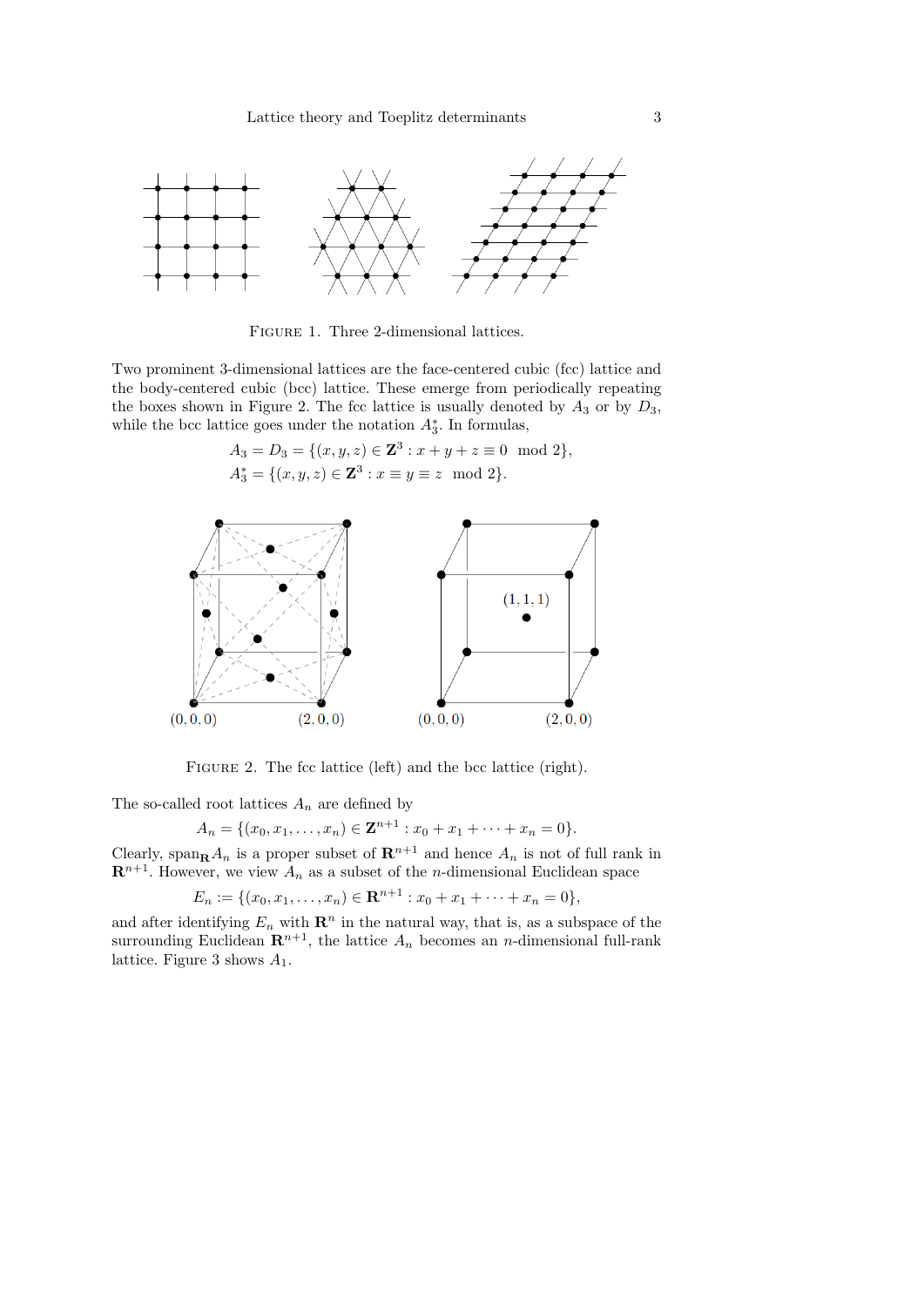

FIGURE 3. The lattice  $A_1 = \{(x_0, x_1) \in \mathbb{Z}^2 : x_0 + x_1 = 0\}.$ 

The lattice  $A_2$  is plotted in Figure 4. We see that  $A_2$  is actually the 2-dimensional honeycomb lattice formed by the vertices of the regular triangles tiling the plane.



FIGURE 4. The lattice  $A_2 = \{(x_0, x_1, x_2) \in \mathbb{Z}^3 : x_0 + x_1 + x_2 = 0\}.$ 

Figure 5 shows the 3-dimensional lattice

$$
A_3 = \{(x_0, x_1, x_2, x_3) \in \mathbb{Z}^4 : x_0 + x_1 + x_2 + x_3 = 0\} = \text{fcc}.
$$

(Of course, we could not draw the surrounding  $\mathbb{Z}^4$ .) The lattice  $A_3$  consists of the full dots and the circles in Figure 5. It is clearly seen that  $A_3$  is nothing but the fcc lattice.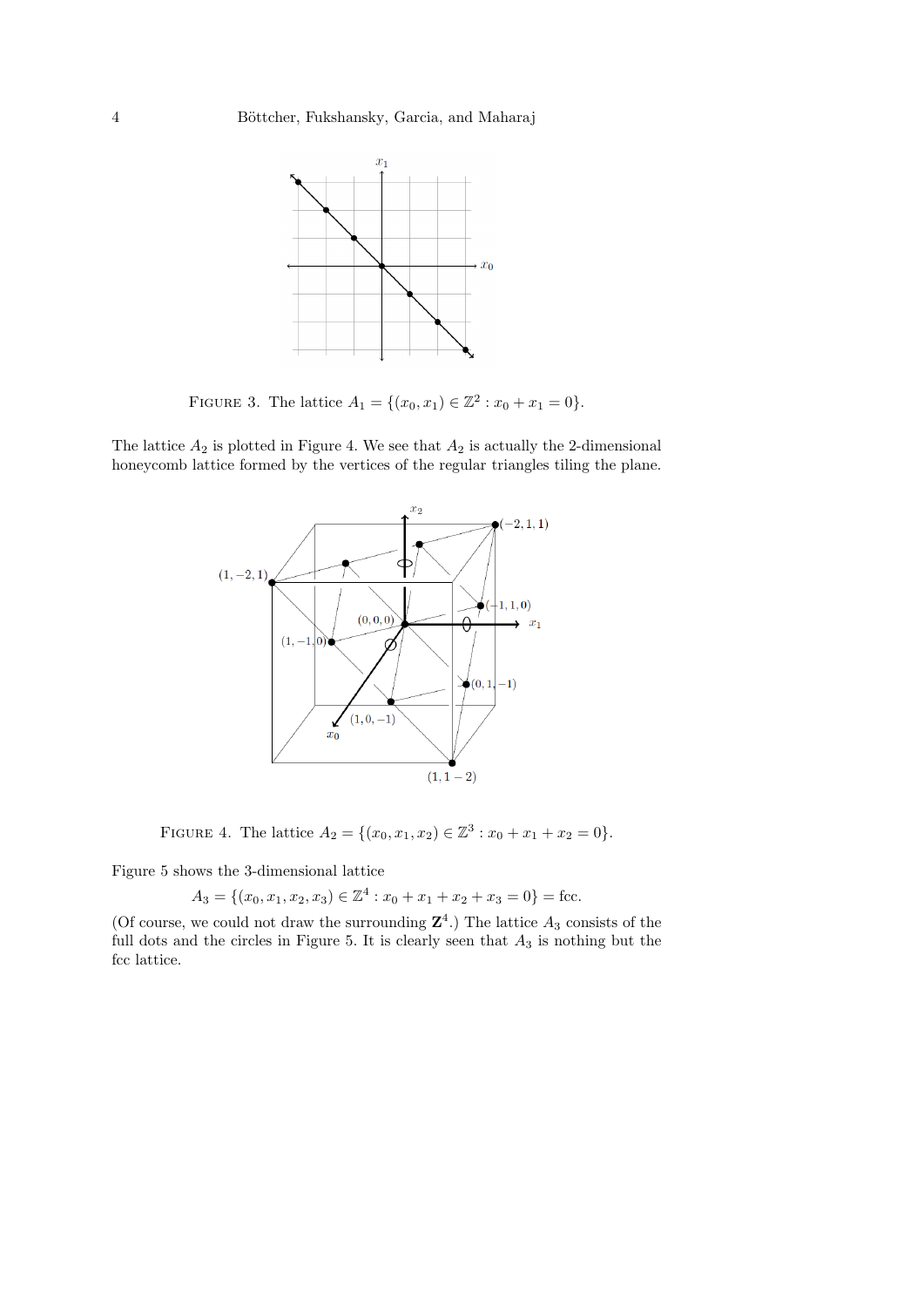#### Lattice theory and Toeplitz determinants 5



FIGURE 5. The lattice  $A_3$ .

#### 3. Basis matrices, fundamental domains, and sphere packings

Every *n*-dimensional lattice  $\mathcal{L}$  has a basis  $\{b_1, \ldots, b_n\}$ . This is a set of lattice vectors  $b_1, \ldots, b_n$  which are linearly independent over **R** and satisfy

$$
\mathcal{L} = \{t_1b_1 + \cdots + t_nb_n : t_j \in \mathbf{Z}\}.
$$

After choosing coordinates we may write  $b_1, \ldots, b_n$  as columns. The matrix  $B =$  $(b_1, \ldots, b_n)$  formed by these columns is called the corresponding basis matrix of the lattice. Thus,  $\mathcal{L} = \{Bt : t \in \mathbb{Z}^n\}.$ 

There are several ways to fix a basis and also several ways to select coordinates. Let us begin with the lattice  $A_1$ . Recall that we think of the lattice  $A_1$  as a 1-dimensional lattice in the 1-dimensional Euclidean space

$$
E_1 := \{(x_0, x_1) \in \mathbf{R}^2 : x_0 + x_1 = 0\} \cong \mathbf{R}^1
$$

seen as a straight line in Figure 3. Thus, we could write  $A_1 = \{Bt : t \in \mathbb{Z}\}\)$  with seen as a straight line in Figure 5. Thus, we could write  $A_1 = \{D \colon t \in \mathbb{Z}\}\)$  with the  $1 \times 1$  matrix  $B = (\sqrt{2})$ . However, we could also take the coordinates from the surrounding  $\mathbb{R}^2$  and represent  $A_1$  as  $A_1 = \{Bt : t \in \mathbb{Z}\}\)$  with the  $2 \times 1$  matrix  $B = \begin{pmatrix} 1 \\ -1 \end{pmatrix}.$ 

Figure 4 reveals that  $A_2$  is the honeycomb lattice formed by the vertices of the tiling of the plane by equilateral triangles whose side length is  $\sqrt{2}$ . Note anew that we regard  $A_2$  as a lattice in the Euclidean  $E_2 \cong \mathbb{R}^2$ . We therefore could write

$$
A_2 = \left\{ B \left( \begin{array}{c} t_1 \\ t_2 \end{array} \right) : t_1, t_2 \in \mathbf{Z} \right\} \text{ with } B = \sqrt{2} \left( \begin{array}{cc} 1 & 1/2 \\ 0 & \sqrt{3}/2 \end{array} \right).
$$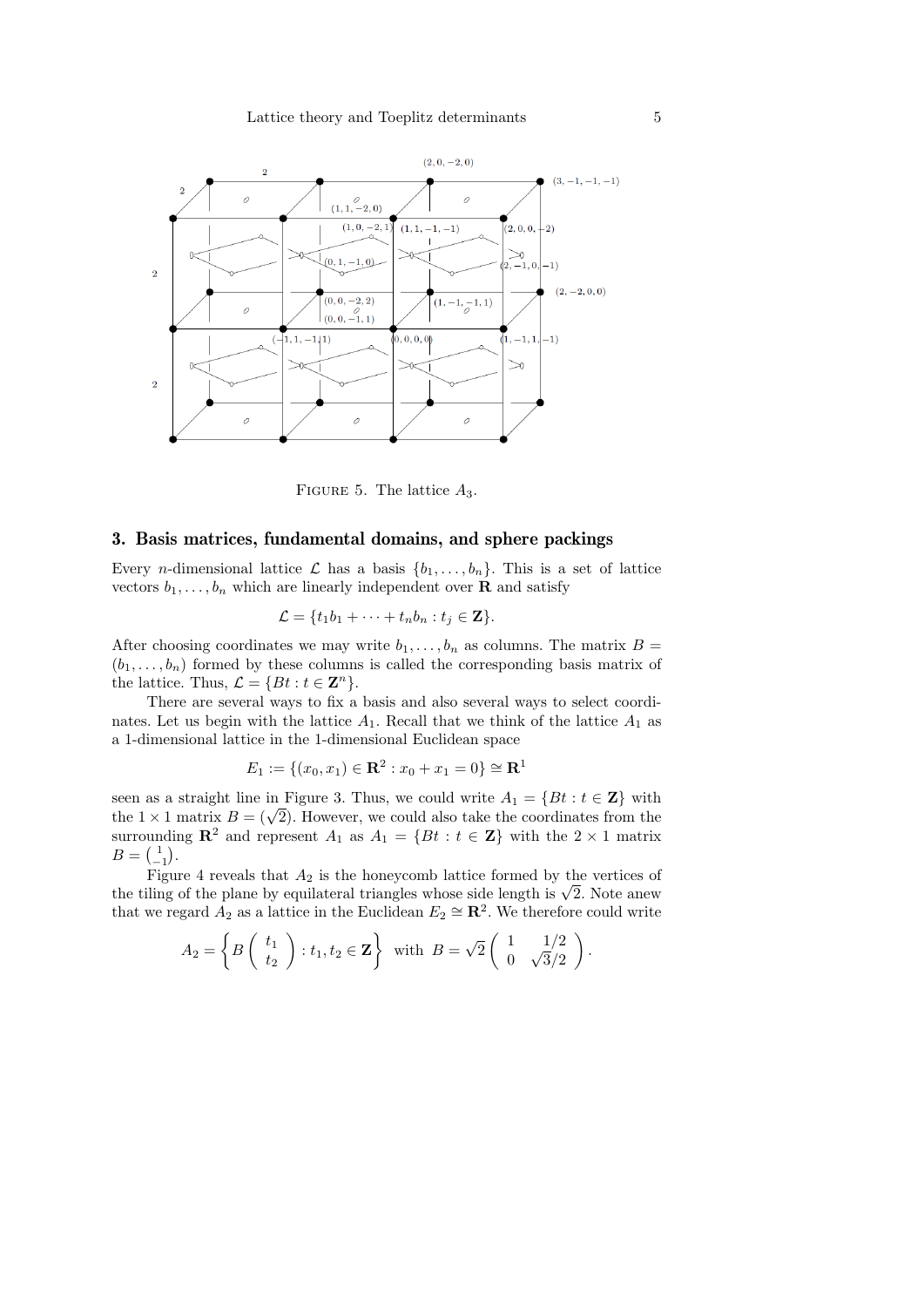Again we prefer taking the coordinates from the surrounding  $\mathbb{R}^2$ . This gives the alternative representation

$$
A_2 = \left\{ B \left( \begin{array}{c} t_1 \\ t_2 \end{array} \right) : t_1, t_2 \in \mathbf{Z} \right\} \text{ with } B = \left( \begin{array}{cc} 1 & 0 \\ 0 & 1 \\ -1 & -1 \end{array} \right).
$$

We know that  $A_3$  is the fcc lattice. The side length of the cubes is 2. The centers of the lower, left, and front faces of the upper-right cube in Figure 5 form a basis for  $A_3$ . In  $\mathbb{R}^3$ , these centers could be given the coordinates  $(1, 1, 0), (0, 1, 1), (1, 0, 1),$  resulting in the representation

$$
A_3 = \left\{ B \left( \begin{array}{c} t_1 \\ t_2 \\ t_3 \end{array} \right) : t_j \in \mathbf{Z} \right\} \text{ with } B = \left( \begin{array}{ccc} 1 & 0 & 1 \\ 1 & 1 & 0 \\ 0 & 1 & 1 \end{array} \right).
$$

Figure 5 shows that in the surrounding  $\mathbb{R}^4$  the coordinates of these centers are  $(1, -1, 0, 0), (1, 0, -1, 0), (1, 0, 0, -1).$  This leads to the description

$$
A_3 = \left\{ B \left( \begin{array}{c} t_1 \\ t_2 \\ t_3 \end{array} \right) : t_j \in \mathbf{Z} \right\} \text{ with } B = \left( \begin{array}{rrr} 1 & 1 & 1 \\ -1 & 0 & 0 \\ 0 & -1 & 0 \\ 0 & 0 & -1 \end{array} \right).
$$

Let  $\{b_1, \ldots, b_n\}$  be a basis of a lattice  $\mathcal L$  and  $B$  be the corresponding basis matrix. The set  $D = \{t_1b_1 + \cdots + t_nb_n : 0 \le t_j < 1\}$  is called the fundamental domain associated with the basis. The matrix  $B^{\top}B = (\langle b_j, b_k \rangle)_{j,k=1}^n$  is referred to as the Gram matrix of the basis. Note that a lattice is essentially specified by solely its Gram matrix. Indeed, given a positive definite symmetric matrix  $A = B^{\top}B$ , all factorizations  $A = C<sup>T</sup>C$  are provided by  $C = UB$  where U is an orthogonal matrix, and hence all lattices with the Gram matrix A result from one of them by orthogonal transformations. This observation will be of importance in connection with Figure 12 in Section 6.

The volume of a fundamental domain is known to be equal to  $\sqrt{\det(B^{\top}B)}$ . Different choices of a basis lead to different fundamental domains, but their volume turns out to be independent of the choice of the basis; see Figure 6. This volume is called the determinant of the lattice  $\mathcal L$  and is denoted by det  $\mathcal L$ .

Given an *n*-dimensional lattice  $\mathcal{L}$ , the packing radius r is defined as the maximal number  $\rho$  such that one can place *n*-dimensional balls of equal radius  $\rho$  centered at the lattice points without overlap. The goal of sphere packing is cover the largest possible proportion of the ambient space. This proportion, called the packing density  $\Delta(\mathcal{L})$  of the lattice, is equal to the volume of one such ball divided by the volume of a fundamental domain of the lattice; see Figure 7. The lattice packing problem consists in finding a lattice of prescribed dimension whose packing density is maximal.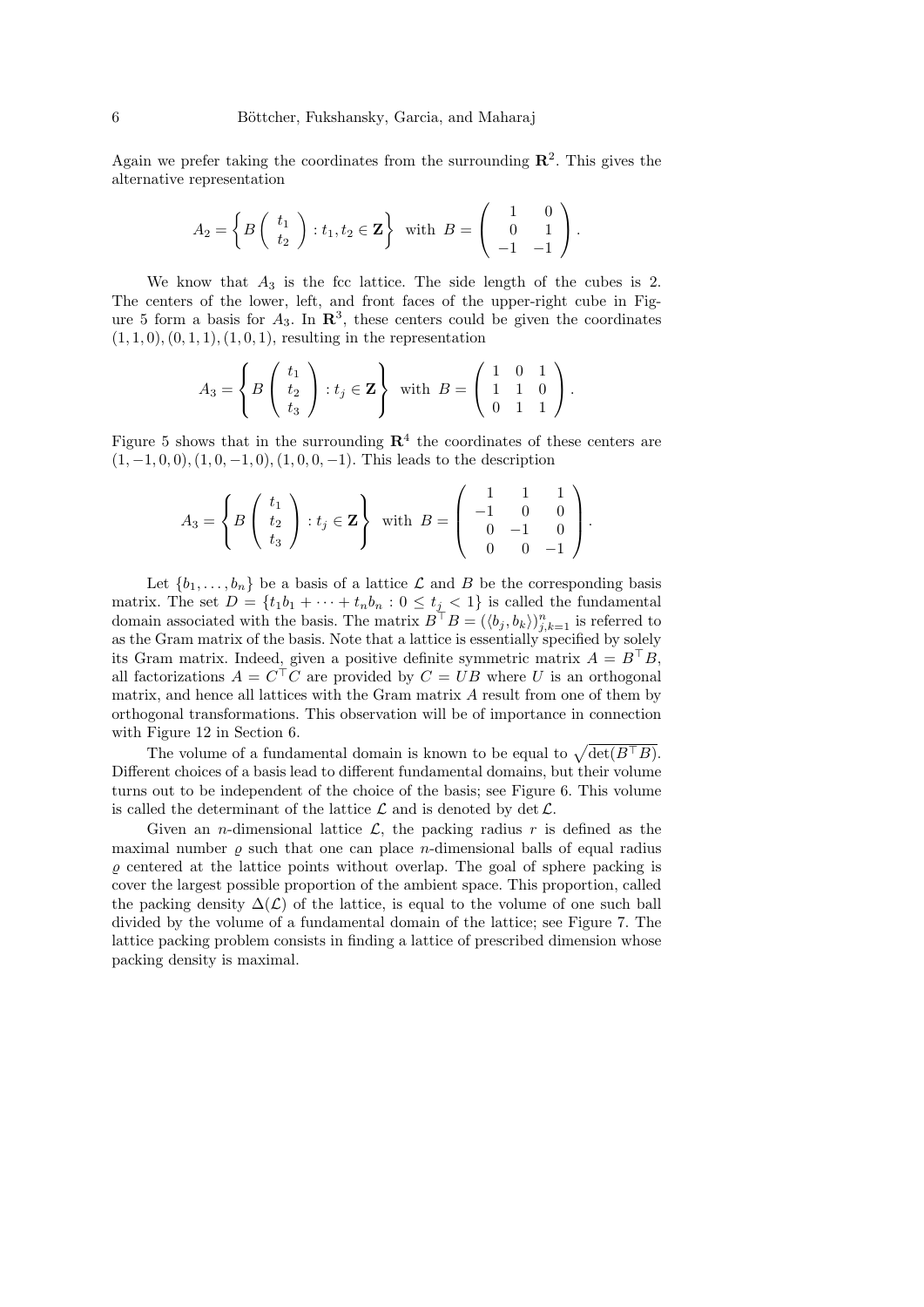#### Lattice theory and Toeplitz determinants 7



FIGURE 6. Three lattice bases and the corresponding fundamental domains.



Figure 7. Sphere packings and fundamental domains.

Obviously, the packing radius r equals  $d(\mathcal{L})/2$  where  $d(\mathcal{L})$ , the so-called minimal distance of the lattice, is defined by

$$
d(\mathcal{L}) = \min\{\|x - y\| : x, y \in \mathcal{L}, x \neq y\} = \min\{\|x\| : x \in \mathcal{L} \setminus \{0\}\}.
$$

Thus, the packing density equals

$$
\Delta(\mathcal{L}) = \frac{V_n d(\mathcal{L})^n}{2^n \det(\mathcal{L})},\tag{1}
$$

where  $V_n = \pi^{n/2}/\Gamma(n/2 + 1)$  is the volume of the *n*-dimensional unit ball.

The densest lattice packings are known in dimensions  $n \leq 8$  and  $n = 24$ . The **Minkowski-Hlawka theorem** says that in every dimension  $n \geq 2$  there exist lattices  $\mathcal{L}_n$  with

$$
\Delta(\mathcal{L}_n) \ge \frac{\zeta(n)}{2^{n-1}} > \frac{1}{2^{n-1}},
$$

where  $\zeta$  is the Riemann Zeta function, but unfortunately the known proofs are all non-constructive. It is in particular known that in dimensions  $n = 1, 2, 3$  the root lattices  $A_1, A_2, A_3$  yield the densest lattice packings. Trivially,  $\Delta(A_1) = 1$ .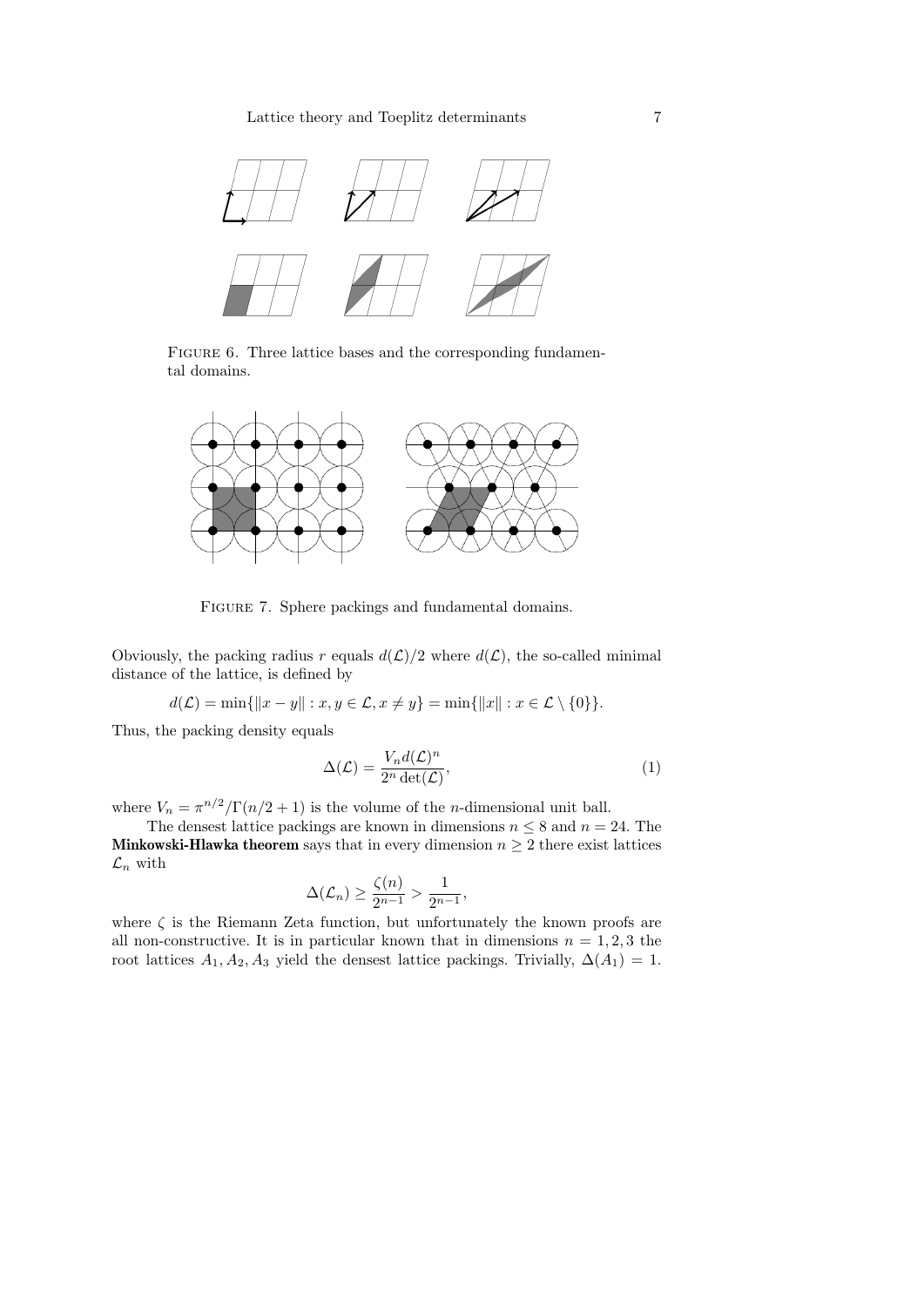For  $n = 2, 3$ , the densities and the Minkowski-Hlawka bounds are

$$
\Delta(A_2) = \frac{\pi}{\sqrt{12}} \approx 0.9069, \quad \zeta(2)/2 \approx 0.8224,
$$
  

$$
\Delta(A_3) = \Delta(\text{fcc}) = \Delta(D_3) = \frac{\pi}{\sqrt{18}} \approx 0.7404, \quad \zeta(3)/2^2 \approx 0.3005.
$$

For  $4 \le n \le 8$ , the lattices delivering the densest lattice packings are  $D_4$ ,  $D_5$ ,  $E_6$ ,  $E_7, E_8$  with

$$
D_4 = \{(x_1, x_2, x_3, x_4) \in \mathbf{Z}^4 : x_1 + x_2 + x_3 + x_4 \equiv 0 \mod 2\},
$$
  
\n
$$
D_5 = \{(x_1, x_2, x_3, x_4, x_5) \in \mathbf{Z}^5 : x_1 + x_2 + x_3 + x_4 + x_5 \equiv 0 \mod 2\},
$$
  
\n
$$
E_8 = \{(x_1, \ldots, x_8) \in \mathbf{Z}^8 : \text{all } x_i \in \mathbf{Z} \text{ or all } x_i \in \mathbf{Z} + \frac{1}{2},
$$
  
\n
$$
x_1 + \cdots + x_8 \equiv 0 \mod 2\},
$$
  
\n
$$
E_7 = \{(x_1, \ldots, x_8) \in E_8 : x_1 + \cdots + x_8 = 0\},
$$
  
\n
$$
E_6 = \{(x_1, \ldots, x_8) \in E_8 : x_6 = x_7 = x_8\},
$$

and in dimension  $n = 24$  the champion is the Leech lattice  $\Lambda_{24}$  with

$$
\Delta(\Lambda_{24}) = \frac{\pi^{12}}{479\,001\,600} \approx 0.001\,930.
$$

(Note that  $\Delta(\Lambda_{24})$ ) is about 10 000 times better than the Minkowksi-Hlawka bound  $\zeta(24)/2^{23} \approx 0.000000119$ .) We refer to Conway and Sloane's book [10] for more on this topic.

#### 4. Lattices from finite Abelian groups

In many dimensions below around 1 000, lattices with a packing density greater than the Minkowski-Hlawka bound are known. However, for general dimensions  $n$ , so far no one has found lattices whose packing density reaches the Minkowski-Hlawka bound. The best known lattices come from algebraic constructions. We confine ourselves to referring to the books [17, 18]. One such construction uses elliptic curves. An elliptic curve over  $\bf{R}$  is defined by

$$
E = \{(x, y) \in \mathbf{R}^2 : y^2 = x^3 + ax + b\},\
$$

where  $a, b \in \mathbf{R}$  satisfy  $4a^3 + 27b^2 \neq 0$ . Such a curve, together with a point at infinity, is an Abelian group. Everyone has already seen pictures like those in Figure 8, which show the group operation in E.

An elliptic curve over a finite field  $\mathbf{F}_q$ , where  $q = p^m$  is a prime power, is the set

$$
E = \{(x, y) \in \mathbf{F}_q : y^2 = x^3 + ax + b\}.
$$

Here  $a, b \in \mathbf{F}_q$  and  $4a^3 + 27b^2 \neq 0$ . Such a curve, together with a point at infinity, is a finite Abelian group. The group operation can be given by translating the geometric construction in Figure 8 into algebraic formulas. Figures 9 and 10 show two examples.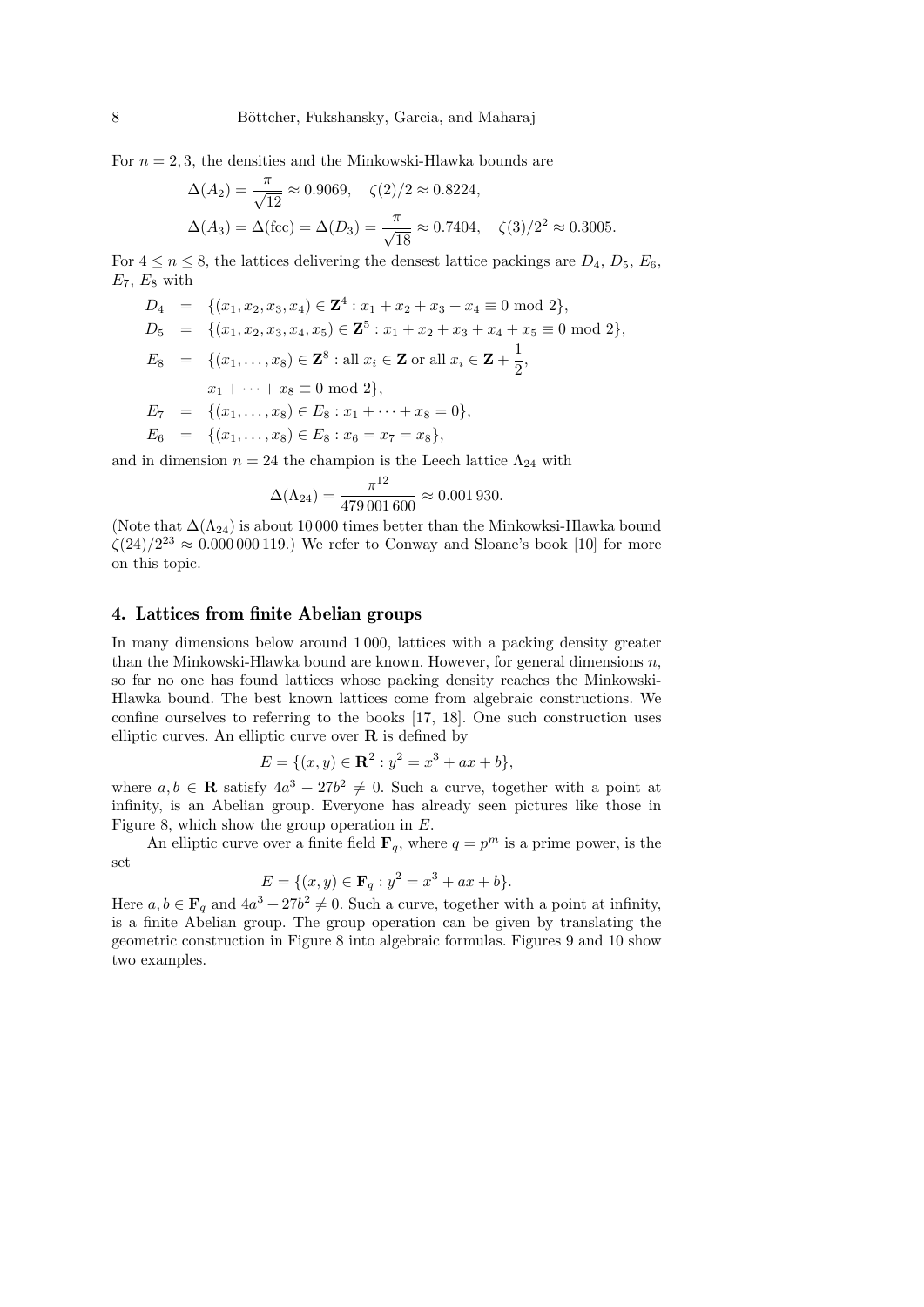#### Lattice theory and Toeplitz determinants 9



FIGURE 8. The curves  $y^2 = x^3 - 3x + 3$  (left) and  $y^2 = x^3 - 2x + 1$  (right).



FIGURE 9. The curve  $y^2 = x^3 + x$  over  $\mathbf{F}_{23}$ .

Rück [15] determined all possible finite Abelian groups which are elliptic curves over finite fields. These are always of the form  $\mathbf{Z}_{m_1} \times \mathbf{Z}_{m_2}$  with further restrictions on  $m_1$  and  $m_2$ . Here and in the following,  $\mathbf{Z}_m := \mathbf{Z}/m\mathbf{Z}$ .

In [6], we considered lattices that are generated by arbitrary finite Abelian groups. The construction is as follows. Let  $G = \{g_0, g_1, \ldots, g_n\}$  be a finite (additively written) Abelian group. We assume that  $g_0 = 0$ . Note that  $|G| = n + 1$ . The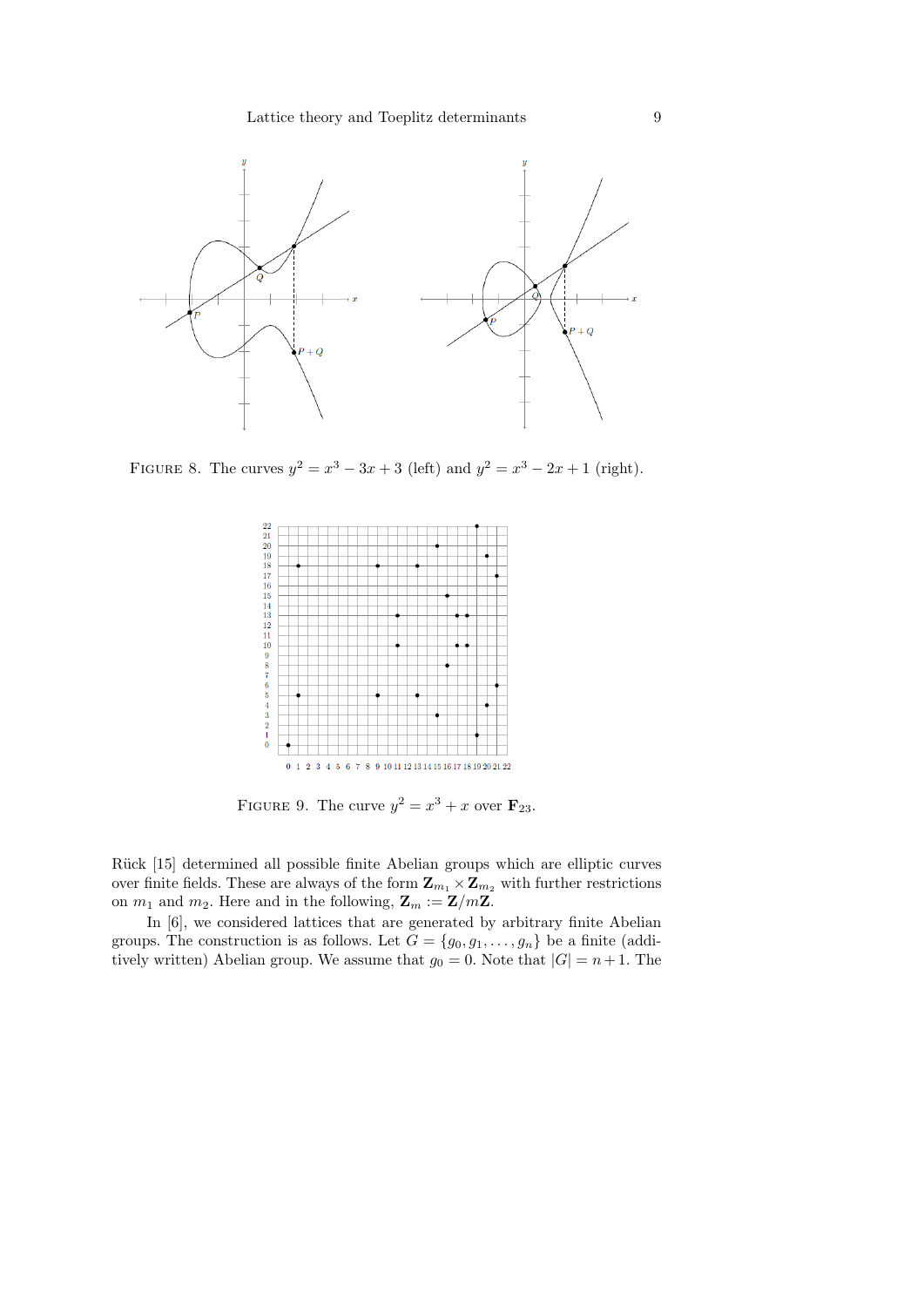lattice associated with this group is

$$
\mathcal{L}(G) = \{(x_0, x_1, \dots, x_n) \in A_n : x_0g_0 + x_1g_1 + \dots + x_ng_n = 0\}
$$
  
=  $\{(x_1, \dots, x_n, x_0) \in A_n : x_1g_1 + \dots + x_ng_n = 0\}.$ 

Equivalently,

$$
\mathcal{L}(G) = \{(x_1, \dots, x_n, x_0) \in \mathbf{Z}^{n+1} : x_1 g_1 + \dots + x_n g_n = 0
$$
  
and  $x_1 + \dots + x_n + x_0 = 0\}.$ 

Let, for example,  $n = 2$  and  $G = \mathbb{Z}_3 = \{0, 1, 2\}$ . Then  $\mathcal{L}(\mathbb{Z}_3)$  is the sublattice of  $A_2$  defined by

$$
\mathcal{L}(\mathbf{Z}_3) = \{ (x_1, x_2, x_0) \in \mathbf{Z}^3 : x_1 + 2x_2 \equiv 0 \text{ mod } 3, x_1 + x_2 + x_3 = 0 \}.
$$

Figure 4 and a little thought reveal that this is just the lattice that results from Figure 4 and a little thought reveal that this is just the lattice the honeycomb lattice  $A_2$  after stretching it by the factor  $\sqrt{3}$ .



FIGURE 10. The curve  $y^2 = x^3 + x + 2$  over  $\mathbf{F}_{3^5} = \mathbf{F}_{243}$ .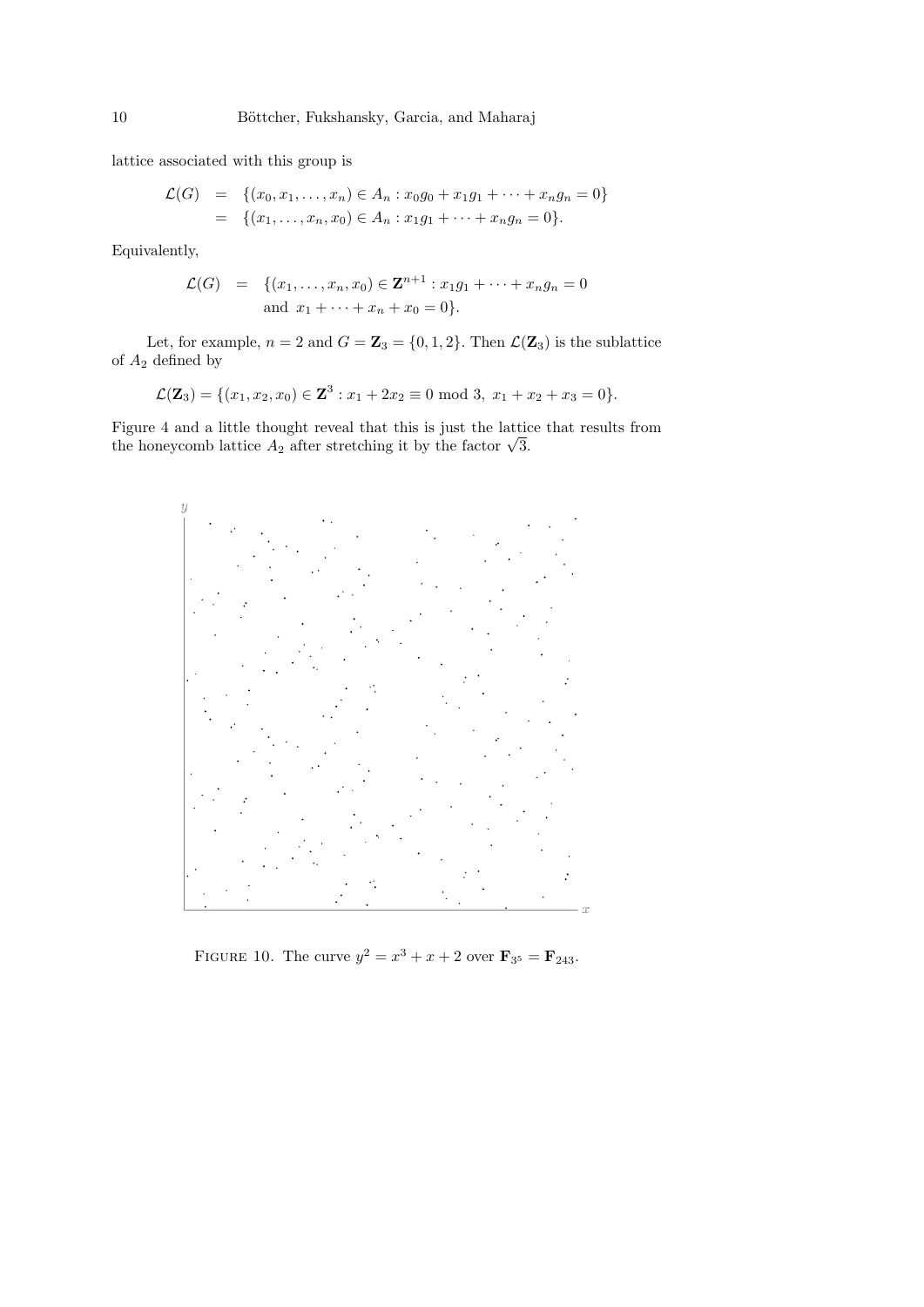Now let  $n = 4$  and let G be the group  $G = \mathbb{Z}_4 = \{0, 1, 2, 3\}$ . Then  $\mathcal{L}(\mathbb{Z}_4)$  is the sublattice of  $A_3$  = fcc consisting of the points  $(x_1, x_2, x_3, x_0) \in \mathbb{Z}^4$  with

$$
x_1 + 2x_2 + 3x_4 \equiv 0 \mod 4 \text{ and } x_1 + x_2 + x_3 + x_4 = 0.
$$

Inspection of Figure 5 shows that these points are just the full dots in Figure 11. Thus,  $\mathcal{L}(\mathbf{Z}_4)$  is nothing but  $(2\mathbf{Z})^2 \times 4\mathbf{Z}$ . As a last example, consider  $n=4$  and

$$
G = \mathbf{Z}_2 \times \mathbf{Z}_2 = \{ (0,0), (0,1), (1,0), (1,1) \}.
$$

The lattice  $\mathcal{L}(\mathbf{Z}_2 \times \mathbf{Z}_2)$  consists of the points  $(x_1, x_2, x_3, x_0) \in \mathbf{Z}^4$  satisfying

$$
x_1(0,1) + x_2(1,0) + x_3(1,1) \equiv (0,0) \bmod 2, \quad x_1 + x_2 + x_3 + x_0 = 0,
$$

or equivalently,

$$
x_1 + x_3 \equiv 0 \mod 2
$$
,  $x_2 + x_3 \equiv 0 \mod 2$ ,  $x_1 + x_2 + x_3 + x_0 = 0$ ,



FIGURE 11. The lattice  $\mathcal{L}(\mathbf{Z}_4) = (2\mathbf{Z})^2 \times 4\mathbf{Z}$  (full dots at the vertices of the cubes) and the lattice  $\mathcal{L}(\mathbf{Z}_2 \times \mathbf{Z}_2) = 2\mathbf{Z}^3$  (full and light dots at the vertices of the cubes).

which is equivalent to the conditions

$$
x_1 = x_2 = x_3 \equiv 0 \mod 2, \quad x_1 + x_2 + x_3 + x_0 = 0.
$$

Consequently,  $\mathcal{L}(\mathbf{Z}_2 \times \mathbf{Z}_2)$  consists of the full and light dots seen as the vertices of the cubes in Figure 11 and thus equals  $2\mathbb{Z}^3$ .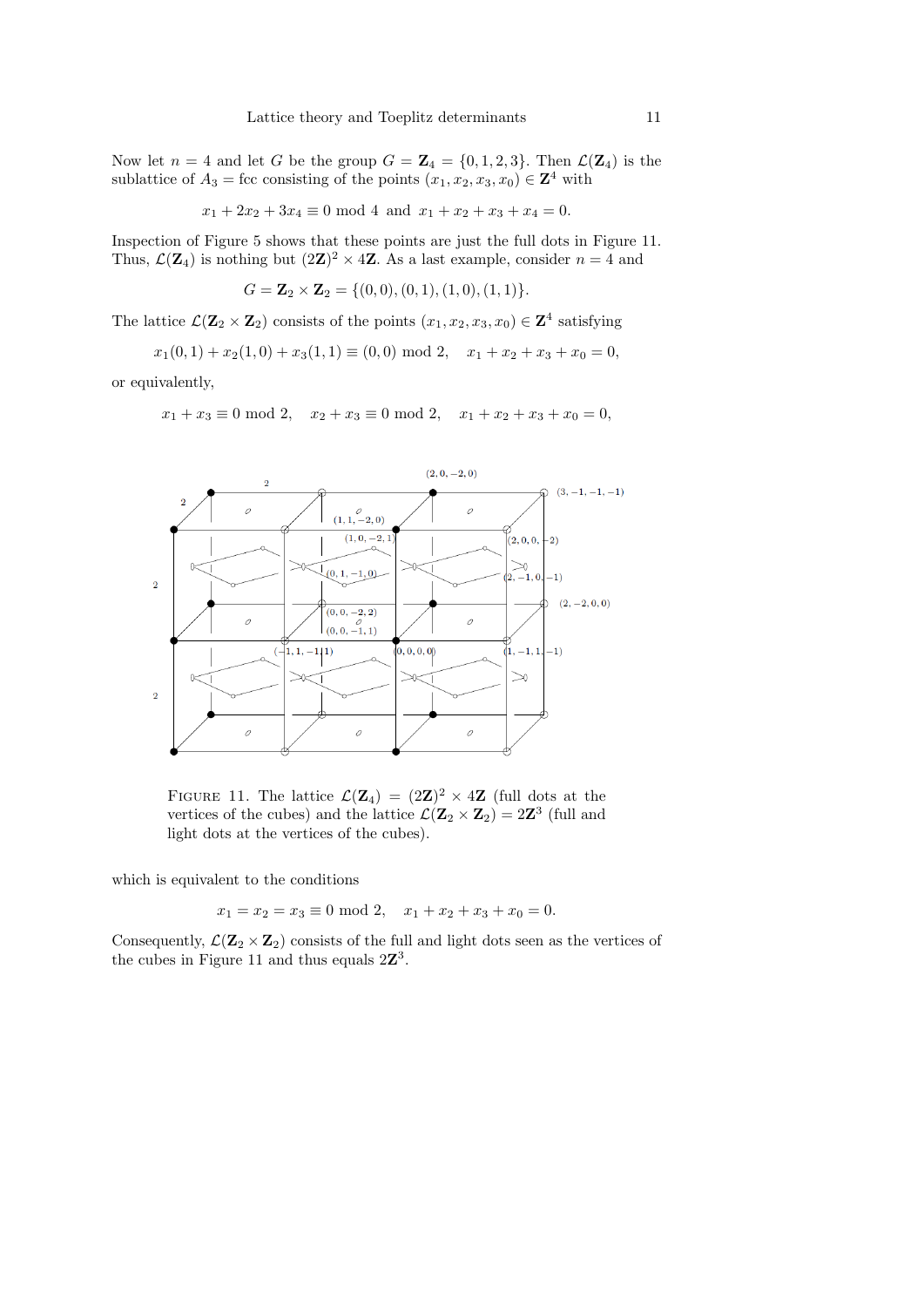#### 5. Minimal distances and determinants

The following result provides us with the minimal distances and the determinants of the lattices considered in the previous section.

**Theorem 5.1.** Let  $G_n$  be a finite Abelian group of order  $|G_n| = n + 1$ . Then **Theorem 3.1.** Let  $G_n$  be a junite Abendan group of order  $|G_n| = n + 1$ . Then<br> $d(\mathcal{L}(G_2)) = \sqrt{8}$ ,  $d(\mathcal{L}(G_3)) = \sqrt{6}$ , and  $d(\mathcal{L}(G_n)) = \sqrt{4} = 2$  whenever  $n \geq 4$ . Moreover,  $\det \mathcal{L}(G_n) = (n+1)^3$  for  $n \geq 2$ .

This was proved by two different methods in the case where  $G_n$  is an elliptic curve over a finite field by two of the authors in [13] and by Min Sha in [16]. For general groups this result was established by yet another method in our paper [6]. We find it rather surprising that the minimal distance and the determinant depend only on the order of the group.

With  $d(\mathcal{L})$  and det  $\mathcal L$  at hand, we can compute the packing density  $\Delta(\mathcal{L})$ using formula (1) stated in Section 3. Here is the result.

**Corollary 5.2.** If  $G_n$  is a finite Abelian group of order  $|G_n| = n + 1 \ge 4$ , then

$$
\Delta(\mathcal{L}(G_n)) = \frac{V_n}{(n+1)^{3/2}}.\tag{2}
$$

For the root lattices  $A_n$ , it is known that  $d(A_n) = \sqrt{2}$  and  $\det A_n = (n+1)^{1/2}$ . Inserting this in (1) we obtain that

$$
\Delta(A_n) = \frac{V_n}{2^{n/2}(n+1)^{1/2}}.\tag{3}
$$

Comparing (2) and (3) we see that passage from  $A_n$  to  $\mathcal{L}(G_n)$  removed the  $2^{n/2}$ in the denominator of  $(3)$ , Thus, for large n, the packing density of the lattices  $\mathcal{L}(G_n)$  is significantly larger than that of  $A_n$ . We are nevertheless still far away from the Minkowski-Hlawka bound: elementary analysis shows that

$$
\frac{\Delta(\mathcal{L}(G_n))}{\zeta(n)/2^{n-1}} = \frac{1}{2^{\frac{n}{2}\log_2 n - n + O(1)}} \to 0 \text{ as } n \to \infty.
$$

#### 6. Well-roundedness and bases of minimal vectors

Let  $\mathcal L$  be an *n*-dimensional lattice and let  $\mathcal S(\mathcal L) = \{x \in \mathcal L : ||x|| = d(\mathcal L)\}\)$  be the collection of lattice vectors of minimal length. One says that

(a)  $\mathcal L$  is well-rounded if  $\mathcal S(\mathcal L)$  contains n linearly independent vectors,

(b)  $\mathcal L$  is generated by minimal vectors if every vector in  $\mathcal L$  is a linear combination with integer coefficients of vectors in  $\mathcal{S}(\mathcal{L}),$ 

(c)  $\mathcal L$  has a basis of minimal vectors if  $\mathcal S(\mathcal L)$  contains a basis for  $\mathcal L$ .

It is easily seen that  $(c) \Longrightarrow (b) \Longrightarrow (a)$ . The left lattice in Figure 1 has 4 minimal vectors and a basis of minimal vectors. The two other lattices in Figure 1 have 2 minimal vectors and they are not well-rounded. (Note that the middle lattice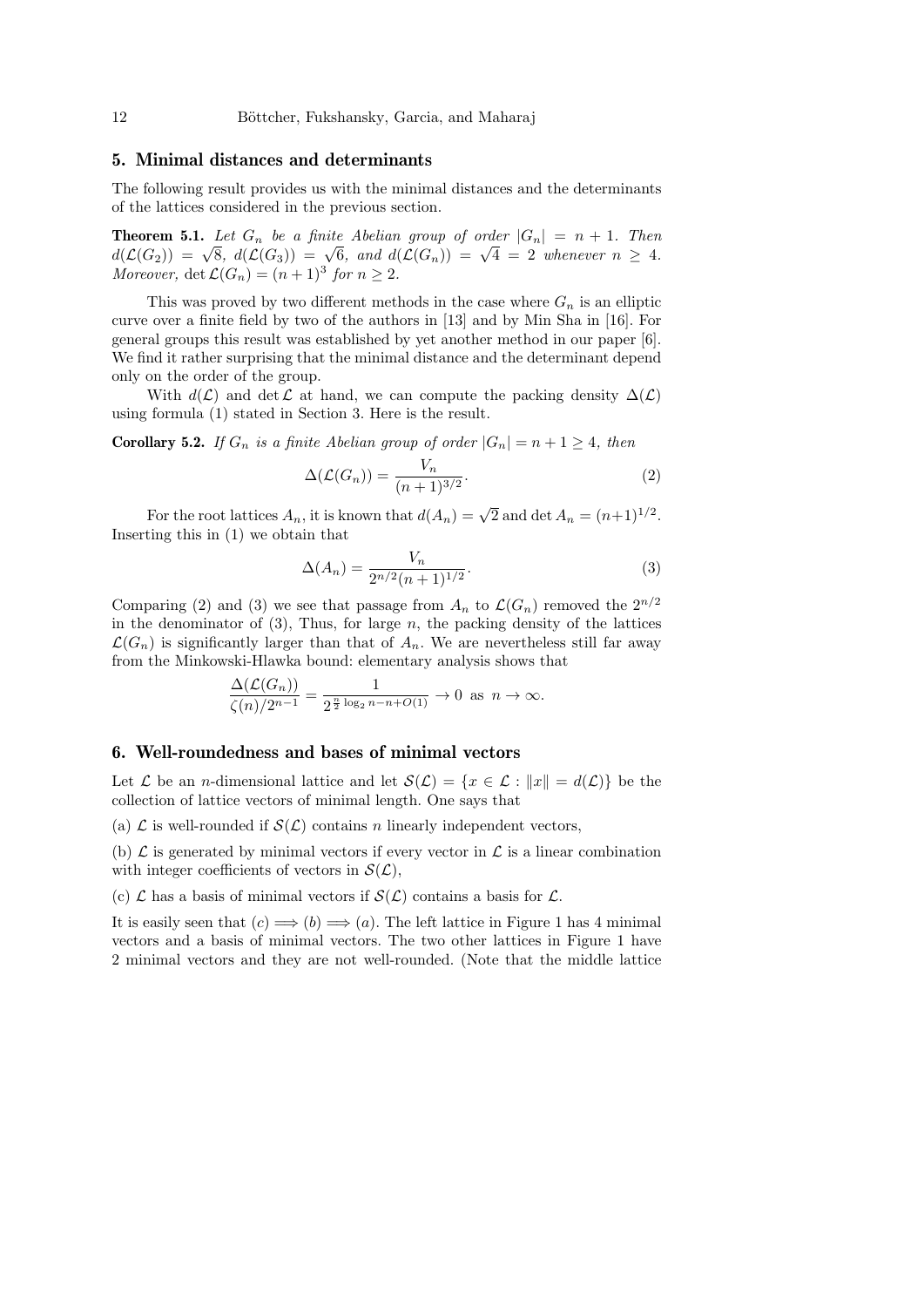of Figure 1 is the same as the right lattice in Figure 7, and hence it is not the pure honeycomb lattice, which is constituted of equilateral triangles.) The pure honeycomb lattice has 6 minimal vectors and a basis of minimal vectors. From Figure 11 we infer that  $\mathcal{L}(Z_4)$  has 4 minimal vectors, but as any three of them are linearly dependent, the lattice is not well-rounded.

Lattices are full of surprises, and one of them is that the reverse implications  $(a) \Longrightarrow (b) \Longrightarrow (c)$  are in general not true. That the implication  $(a) \Longrightarrow (b)$  is false was already shown by Minkowski. He proved that if  $n \leq 4$ , then well-roundedness implies that the lattice is generated by minimal vectors, but that this is no longer true for  $n \geq 5$ . His counterexample for  $n = 5$  is the lattice  $\mathcal L$  with the basis matrix

$$
B = \left(\begin{array}{cccc} 1 & 0 & 0 & 0 & 1/2 \\ 0 & 1 & 0 & 0 & 1/2 \\ 0 & 0 & 1 & 0 & 1/2 \\ 0 & 0 & 0 & 1 & 1/2 \\ 0 & 0 & 0 & 0 & 1/2 \end{array}\right) =: (e_1 \ e_2 \ e_3 \ e_4 \ v).
$$

We have

$$
e_5 = 2v - e_1 - e_2 - e_3 - e_4 \in \mathcal{L},
$$

so

$$
S(\mathcal{L}) = \{\pm e_1, \pm e_2, \pm e_3, \pm e_4, \pm e_5\},\
$$

but no linear combination with integer coefficients of these vectors gives  $v$ .

Even more surprising is the fact that the implication  $(b) \implies (c)$  is true for  $n \leq 9$  but false for  $n \geq 10$ . It was Conway and Sloane [9] who were the first to observe this phenomenon. They proved that the implication is false for  $n \geq 11$ . Figure 12 is a torn-out of  $[9].<sup>1</sup>$  Only recently Martinet and Schürmann [14] showed that the implication is also false for  $n \geq 10$  but true for  $n \leq 9$ .

In [6] we proved the following, which reveals that this phenomenon does not occur for the lattices  $\mathcal{L}(G)$ .

**Theorem 6.1.** Except for the lattice  $\mathcal{L}(\mathbf{Z}_4)$ , which is not well-rounded, the lattice  $\mathcal{L}(G)$  is well-rounded for every finite Abelian group G. Moreover, for every finite Abelian group  $G \neq \mathbb{Z}_4$ , the lattice  $\mathcal{L}(G)$  has a basis of minimal vectors.

Previous results like Theorem 6.1 were established using methods of the theory of function fields in [13, 16] in the case where G is an elliptic curve over a finite field. The proof given in [6] is pure matrix theory, and its strategy is as follows.

<sup>&</sup>lt;sup>1</sup>In German, this would read "Ausriss aus der Arbeit [9]." The noun "extract" is an acceptable translation of "Ausriss", but it has not the same beautiful flavor as the German word. We therefore decided to be very literal and to take "torn-out".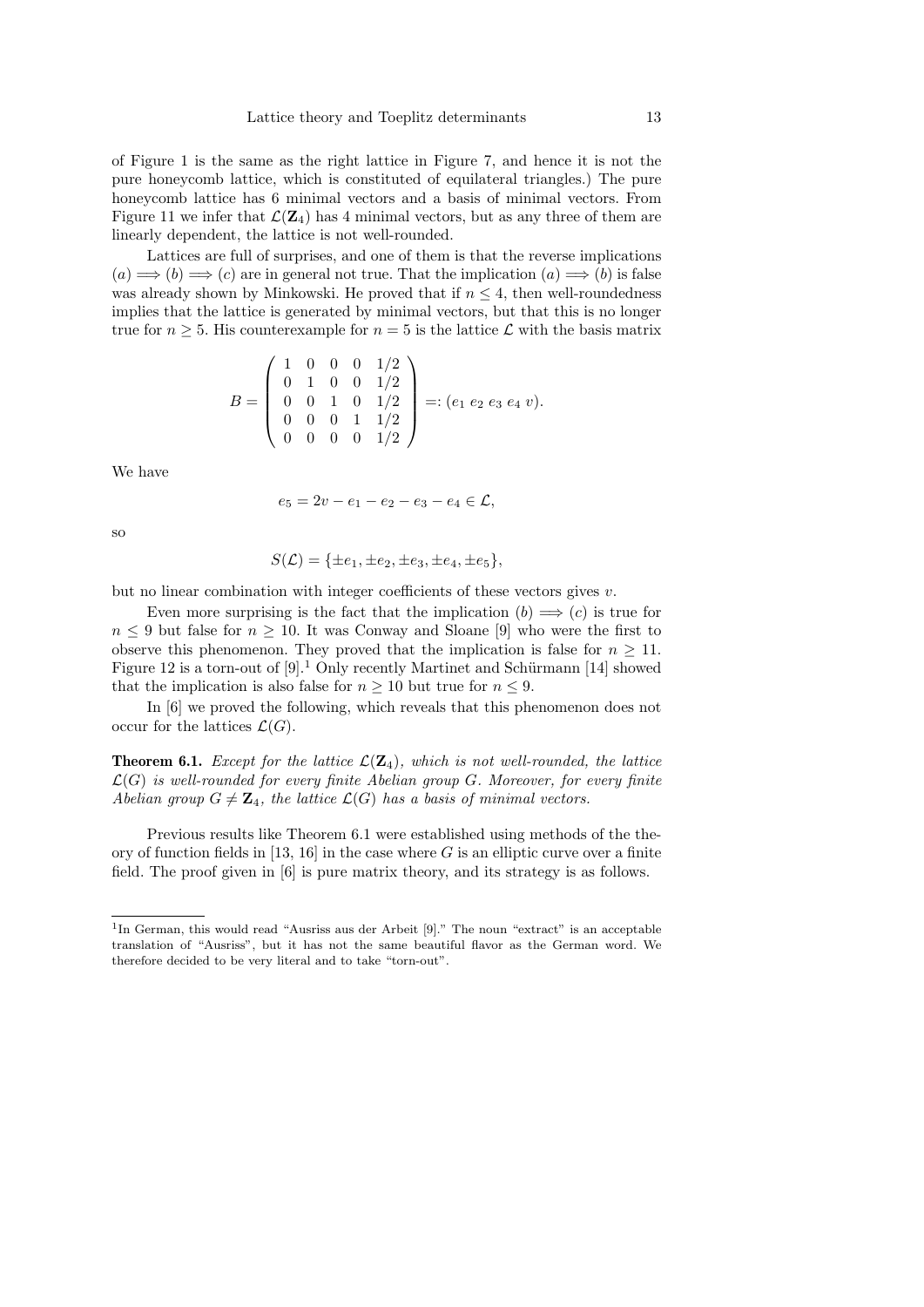THEOREM 1. The 11-dimensional lattice  $\Lambda$  with Gram matrix

|                |                |                     |  |  | 60 5 5 5 5 5 5 -12 -12 -12 -12 -7                                                             |  |     |
|----------------|----------------|---------------------|--|--|-----------------------------------------------------------------------------------------------|--|-----|
| 5 <sub>1</sub> |                |                     |  |  | 60 $5 \t 5 \t 5 \t 5 \t -12 \t -12 \t -12 \t -12 \t -7$                                       |  |     |
| $\mathbf{5}$   | 5 <sup>5</sup> |                     |  |  | 60 $\begin{array}{cccccc} 5 & 5 & 5 & -12 & -12 & -12 & -12 & -71 \end{array}$                |  |     |
|                |                | $5 \quad 5 \quad 5$ |  |  | 60 $\begin{bmatrix} 5 & 5 & -12 & -12 & -12 & -12 & -7 \end{bmatrix}$                         |  |     |
|                |                |                     |  |  | 5 5 5 5 60 5 -12 -12 -12 -12 -7                                                               |  |     |
|                |                |                     |  |  | $5 \quad 5 \quad 5 \quad 5 \quad 5 \quad 60 \quad -12 \quad -12 \quad -12 \quad -12 \quad -7$ |  | (1) |
|                |                |                     |  |  | $ -12$ $-12$ $-12$ $-12$ $-12$ $-12$ 60 $-1$ $-1$ $-1$ $-13$                                  |  |     |
|                |                |                     |  |  | $ -12$ $-12$ $-12$ $-12$ $-12$ $-12$ $-1$ 60 $-1$ $-1$ $-13$                                  |  |     |
|                |                |                     |  |  | $ -12$ $-12$ $-12$ $-12$ $-12$ $-12$ $-1$ $-1$ 60 $-1$ $-13$                                  |  |     |
|                |                |                     |  |  | $ -12$ $-12$ $-12$ $-12$ $-12$ $-12$ $-1$ $-1$ $-1$ $60$ $-13$                                |  |     |
|                |                |                     |  |  | L −7 −7 −7 −7 −7 −7 −13 −13 −13 −13 96」                                                       |  |     |

has minimal norm 60, is generated by its 24 minimal vectors, but no set of 11 minimal vectors forms a basis.

FIGURE 12. A torn-out of [9].

We first construct a basis matrix B for the lattice  $\mathcal{L}(G)$ . This is easy. For example, if  $G = \mathbf{Z}_2 \times \mathbf{Z}_4$ , then  $B^{\top}$  and B can be taken to be

 2 0 −2 0 4 −4 0 −2 1 1 0 −3 1 2 −1 −1 1 1 −1 −2 1 2 −1 −3 1 3 , 2 0 0 0 −1 −1 −1 0 4 −2 −3 −1 −2 −3 1 1 1 1 1 −2 −4 1 2 1 2 3 . 7 × 8 8 × 7

The Cauchy-Binet formula gives

$$
\det B^{\top} B = \sum_{k=1}^{8} (\det C_k)^2,
$$

where  $C_k$  results from B by deleting the kth row. We have det  $C_k = \pm 8$  for all k. Hence det  $B^{\top}B = 8 \cdot 8^2 = 8^3$ . This works for general groups G and results in the following.

**Proposition 6.2.** We have  $\det B^{\top}B = (n+1)^3$  for general G with  $|G| = n+1$ .

Due to this proposition, we know that  $\det \mathcal{L}(G) = \sqrt{\det B^{\top} B} = (n+1)^{3/2}$ . We then look for n minimal vectors  $b_1, \ldots, b_n$ , form a matrix M with these vectors as columns, and compute the determinant det  $M<sup>T</sup>M$ . If this determinant is equal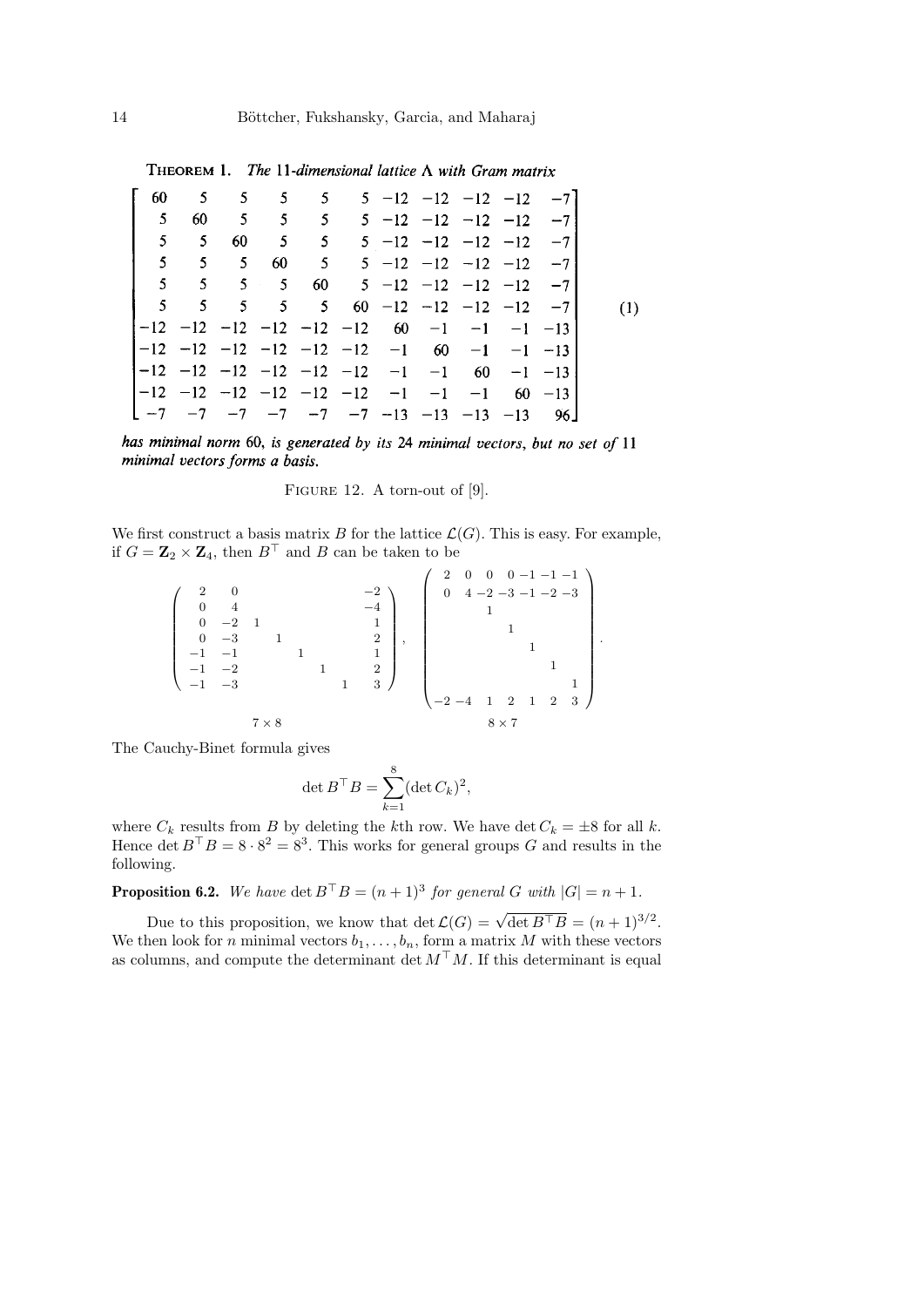to  $(\det \mathcal{L}(G))^2 = (n+1)^3$  (= square of the volume of a fundamental domain), then  $\{b_1, \ldots, b_n\}$  is a basis for the lattice. Neither finding clever  $b_1, \ldots, b_n$  nor computing det  $M^{\top}M$  is easy. In the simplest case where  $G = \mathbf{Z}_{n+1} = \{0, 1, \ldots, n\}$ is the cyclic group<sup>2</sup> of order  $n + 1$ , we took  $M = M_n$  as the  $(n + 1) \times n$  analogue of the  $7 \times 6$  matrix

$$
M_6 = \begin{pmatrix} -2 & 1 & & & & \\ 1 & -2 & 1 & & & \\ & 1 & -2 & 1 & & \\ & & 1 & -2 & 1 & \\ & & & 1 & -2 & 1 \\ & & & & 1 & -2 \\ & & & & & 1 \end{pmatrix}.
$$

It turns out that

$$
M_6^{\top} M_6 = \left( \begin{array}{rrrr} 6 & -4 & 1 & & 1 \\ -4 & 6 & -4 & 1 & \\ 1 & -4 & 6 & -4 & 1 \\ & 1 & -4 & 6 & -4 & 1 \\ & & 1 & -4 & 6 & -4 \\ & & & 1 & -4 & 6 \end{array} \right) = A_6,
$$

that is, we obtain just the matrix we encountered at the beginning of Section 1. To compute det  $A_6 = \det M_6^{\top} M_6$  we use Cauchy-Binet again:

$$
\det M_6^{\top} M_6 = \sum_{k=1}^7 (\det D_k)^2,
$$

where  $D_k$  results from  $M_6$  by deleting the kth row. This leads to computing tridiagonal Toeplitz determinants and eventually yields that

$$
\sum_{k=1}^{7} (\det D_k)^2 = \sum_{k=1}^{7} 7^2 = 7 \cdot 7^2 = 7^3.
$$

This works anew for general  $n$  and proves the following, which was already mentioned in Section 1.

**Proposition 6.3.** We have  $\det A_n = \det M_n^\top M_n = (n+1)^3$  for all  $n \ge 4$ .

For general finite Abelian groups, the problem of finding appropriate matrices M and computing the determinants det  $M^{\top}M$  is more sophisticated, and the Toeplitz structure also gets lost in the more general context. Anyway, at this point we arrived at the situation described in Section 1. We now leave lattice theory and turn over to Toeplitz determinants.

<sup>&</sup>lt;sup>2</sup>In that case the lattices  $\mathcal{L}(G)$  were first studied by E. S. Barnes [1] and are now named after him.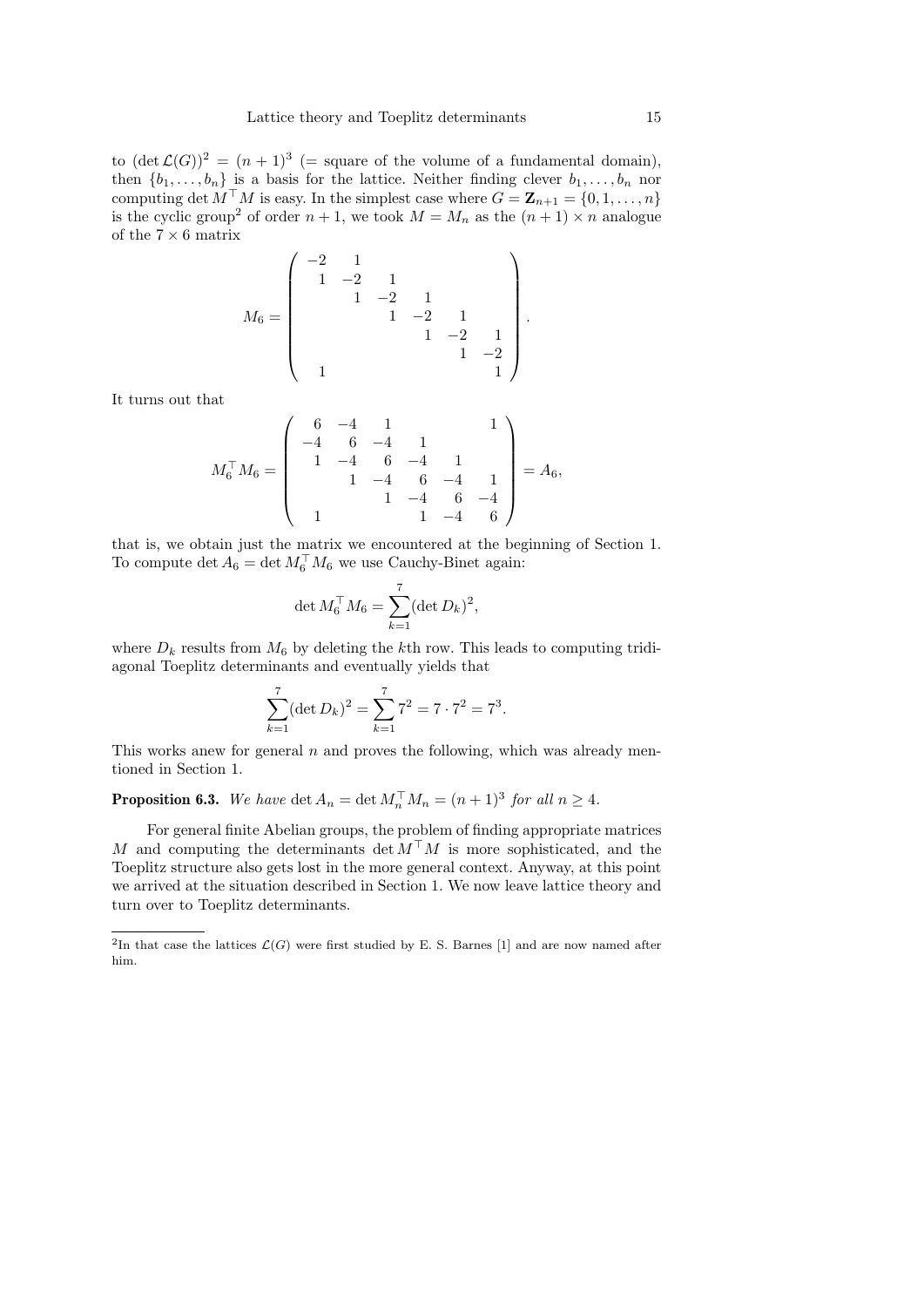## 7. Toeplitz matrices

Let a be a (complex-valued) function in  $L^1$  on the complex unit circle **T**. The Fourier coefficients are defined by

$$
a_k = \frac{1}{2\pi} \int_0^{2\pi} a(e^{i\theta}) e^{-ik\theta} d\theta \quad (k \in \mathbf{Z}).
$$

With these Fourier coefficients, we may form the infinite Toeplitz matrix  $T(a)$  and the  $n \times n$  Toeplitz matrix  $T_n(a)$  as follows:

$$
T(a) = \begin{pmatrix} a_0 & a_{-1} & a_{-2} \\ a_1 & a_0 & a_{-1} & \cdots \\ a_2 & a_1 & a_0 & \cdots \\ \vdots & \vdots & \ddots & \vdots \\ a_3 & \cdots & \vdots & \vdots \end{pmatrix}, \quad T_n(a) = \begin{pmatrix} a_0 & \cdots & a_{-(n-1)} \\ \vdots & \vdots & \vdots \\ a_{n-1} & \cdots & a_0 \end{pmatrix}.
$$

The function a is referred to as the symbol of the matrix  $T(a)$  and of the sequence  ${T_n(a)}_{n=1}^{\infty}$  of its principal truncations. Formally we have

$$
a(t) = \sum_{k=-\infty}^{\infty} a_k t^k \quad (t = e^{i\theta} \in \mathbf{T}).
$$

A class of symbols that is of particular interest in connection with the topic of this survey is given by

$$
a(t) = \omega_{\alpha}(t) := |t - 1|^{2\alpha}.
$$

These symbols are special so-called pure Fisher-Hartwig symbols because, in 1968, Fisher and Hartwig [12] raised a conjecture on the determinants of  $T_n(\omega_\alpha)$ . We assume Re $\alpha > -1/2$  to guarantee that  $\omega_{\alpha} \in L^1(\mathbf{T})$ . The cases  $\alpha = 1$  and  $\alpha = 2$ lead to the symbols

$$
\omega_1(t) = |t-1|^2 = (t-1)(t^{-1} - 1) = -t^{-1} + 2 - t,
$$
  
\n
$$
\omega_2(t) = |t-1|^4 = (t-1)^2(t^{-1} - 1)^2 = t^{-2}(t-1)^4
$$
  
\n
$$
= t^{-2} - 4t^{-1} + 6 - 4t + t^2.
$$

The  $4 \times 4$  versions of the corresponding Toeplitz matrices are

$$
T_4(\omega_1) = \begin{pmatrix} 2 & -1 & 0 & 0 \\ -1 & 2 & -1 & 0 \\ 0 & -1 & 2 & -1 \\ 0 & 0 & -1 & 2 \end{pmatrix}, \quad T_4(\omega_2) = \begin{pmatrix} 6 & -4 & 1 & 0 \\ -4 & 6 & -4 & 1 \\ 1 & -4 & 6 & -4 \\ 0 & 1 & -4 & 6 \end{pmatrix}, \quad (4)
$$

and hence  $T_n(\omega_2)$  is nothing but the matrix  $T_n$  introduced in Section 1.

We are interested in matrices that arise from pure Toeplitz matrices by perturbations in the corners. The setting is as follows. Fix  $m \in \{1, 2, ...\}$  and let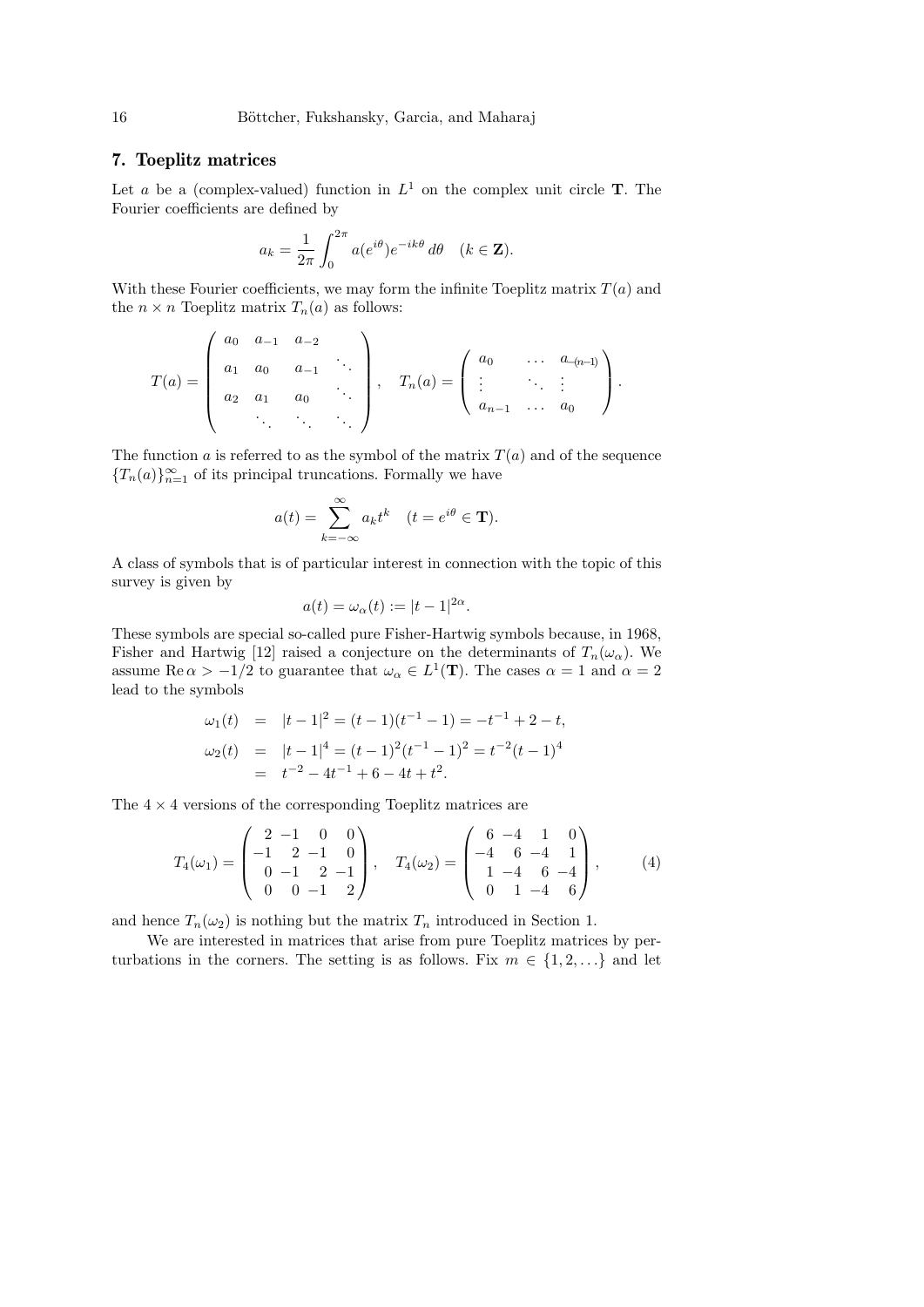$E_{11}, E_{12}, E_{21}, E_{22} \in \mathbb{C}^{m \times m}$  be fixed  $m \times m$  matrices. For  $n \geq 2m$ , let  $E_n$  be the  $n \times n$  matrix

$$
E_n = \begin{pmatrix} E_{11} & 0 & E_{12} \\ 0 & 0 & 0 \\ E_{21} & 0 & E_{22} \\ m & n-2m & m \end{pmatrix} \in \mathbf{C}^{n \times n}.
$$
 (5)

For example, if  $m = 1$  and the four scalars  $E_{ik}$  are given by

$$
\left(\begin{array}{cc} E_{11} & E_{12} \\ E_{21} & E_{22} \end{array}\right) = \left(\begin{array}{cc} 0 & 1 \\ 1 & 0 \end{array}\right),
$$

then  $E_n$  is the  $n \times n$  matrix with ones in the upper-right and lower-left corners and zeros elsewhere, and an  $n \times n$  Toeplitz matrix perturbed by ones in the upper-right and lower-left corners may therefore be written as  $T_n(a) + E_n$ .

#### 8. Tame symbols

Suppose  $a: \mathbf{T} \to \mathbf{C}$  is a continuous function, the origin does not belong to the range  $a(T)$ , and the winding number of  $a(T)$  about the origin is zero. Such symbols are what we call tame symbols. These assumptions guarantee that  $T(a)$  is invertible on  $\ell^2$ . The inverse  $T^{-1}(a)$  may again be given by an infinite (but in general not Toeplitz) matrix. Let  $S_{11}$  denote the upper-left  $m \times m$  block of  $T^{-1}(a)$ , let  $S_{11}^{\top}$ be the transpose of  $S_{11}$ , and put  $\widetilde{S}_{11}^{\top} := J_m S_{11}^{\top} J_m$ , where  $J_m$  is the flip matrix that is, the matrix with ones on the counterdiagonal and zeros elsewhere. In [5], we proved that then

$$
\lim_{n \to \infty} \frac{\det(T_n(a) + E_n)}{\det T_n(a)} = \det \left[ \begin{pmatrix} I_m & 0 \\ 0 & I_m \end{pmatrix} + \begin{pmatrix} S_{11} & 0 \\ 0 & \widetilde{S}_{11}^{\top} \end{pmatrix} \begin{pmatrix} E_{11} & E_{12} \\ E_{21} & E_{22} \end{pmatrix} \right].
$$

Thus, the quotient  $\det(T_n(a) + E_n)/\det(T_n(a))$  goes to a completely identified limit. If this limit is zero, then  $\det(T_n(a)+E_n)$  grows slower than  $\det T_n(a)$ , which is a first hint to the drop of growth observed in Section 1.

We remark that if, in addition,  $a: \mathbf{T} \to \mathbf{C}$  is smooth enough  $(a \in C^{1/2+\varepsilon})$ with  $\varepsilon > 0$  will do), then the asymptotic behavior of det  $T_n(a)$  is given by Szegő's strong limit theorem, which says that

$$
\det T_n(a) \sim G(a)^n E(a)
$$

with

$$
G(a) = \exp((\log a)_0), \quad E(a) = \exp\left(\sum_{k=1}^{\infty} k(\log a)_k(\log a)_{-k}\right),
$$

where  $\log a(t) = \sum_{k=-\infty}^{\infty} (\log a)_k t^k$ .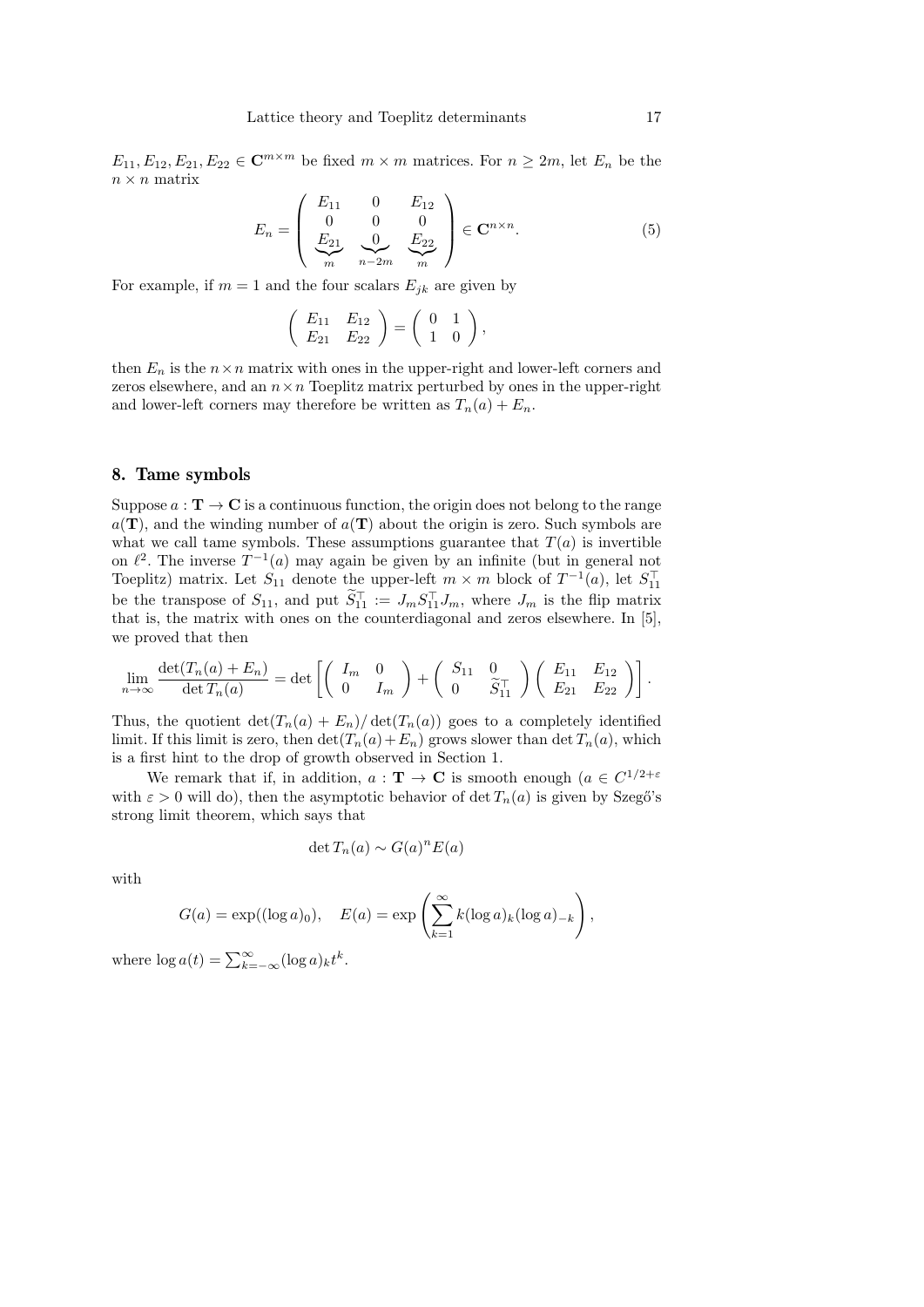## 9. Fisher-Hartwig symbols

The proof of the result quoted in the previous section is based on the representation

$$
\det(T_n(a) + E_n) = \det T_n(a) \det(I + T_n^{-1}(a)E_n)
$$

and the fact that the so-called finite section method is applicable to  $T(a)$ , which means that

$$
T_n^{-1}(a)P_n \to T^{-1}(a) \text{ strongly},
$$

where  $P_n : \ell^2 \to \ell^2$  is the orthogonal projection onto the first n coordinates. (The range of  $P_n$  may be identified with  $\mathbb{C}^n$ .) The basic assumption was that a is continuous and that  $0 \notin a(T)$ , i.e., that a has no zeros on T. This assumption is not satisfied for  $a(t) = \omega_{\alpha}(t) = |t - 1|^{2\alpha}$ , because, for  $\alpha > 0$ , the function has a zero at  $t = 1$ . For  $\alpha < 0$ , the function is not even continuous.

Fortunately, there is a nice explicit formula for the inverse  $T_n^{-1}(\omega_\alpha)$  due to Roland Duduchava and Steffen Roch. We decline to cite this formula and its history here and refer the interested reader to [4, 7]. This formula is of use twice: first, it almost immediately yields an exact formula for the determinants  $\det T_n(\omega_\alpha)$ and secondly, it provides us with explicit expressions for the entries of the inverse matrix  $T_n^{-1}(\omega_\alpha)$ . As for determinants, the Duduchava-Roch formula implies that

$$
T_n^{-1}(\omega_\alpha) = \frac{\Gamma(1+\alpha)^2}{\Gamma(1+2\alpha)} D_\alpha T_\alpha D_{2\alpha}^{-1} T_\alpha^\top D_\alpha \tag{6}
$$

where  $D_{\alpha}$  and  $D_{2\alpha}$  are certain explicitly given diagonal  $n \times n$  matrices with binomial coefficients on the diagonal and  $T_{\alpha}$  is a lower-triangular  $n \times n$  Toeplitz matrix with ones on the diagonal. Taking the determinant on both sides of (6) we get

$$
\frac{1}{\det T_n(\omega_\alpha)} = \frac{\Gamma(1+\alpha)^{2n}}{\Gamma(1+2\alpha)^n} \frac{(\det D_\alpha)^2}{\det D_{2\alpha}} \underbrace{(\det T_\alpha)^2}_{=1},
$$

resulting in the following formula, which was established in [7].

**Theorem 9.1.** For  $\text{Re}\,\alpha > -1/2$  we have

$$
\det T_n(\omega_\alpha) = \frac{G(1+\alpha)^2}{G(1+2\alpha)} \, \frac{G(n+1)G(n+1+2\alpha)}{G(n+1+\alpha)^2} \sim \frac{G(1+\alpha)^2}{G(1+2\alpha)} \, n^{\alpha^2}.
$$

Here G is the Barnes function.<sup>3</sup> This is an entire function satisfying the identity  $G(z+1) = \Gamma(z)G(z)$ ; note that the Gamma function satisfies the identity  $\Gamma(z+1) = z\Gamma(z)$ . The values of the Barnes function at the nonnegative integers are  $G(0) = G(1) = 1$ ,  $G(m) = (m-2)! \cdots 1!0!$ . See [3, 4, 8, 11] for alternative proofs of Theorem 9.1 and for historical notes.

And herewith our result of [5] on corner perturbations of the matrices  $T_n(\omega_\alpha)$ . It was derived by writing  $\det(T_n(\omega_\alpha) + E_n) = \det T_n(\omega_\alpha) \det(I + T_n^{-1}(\omega_\alpha) E_n)$  and using Duduchava-Roch for  $T_n^{-1}(\omega_\alpha)$ .

<sup>3</sup>The function is named after E. W. Barnes [2], who is not the Barnes we cited in another connection already in footnote 2.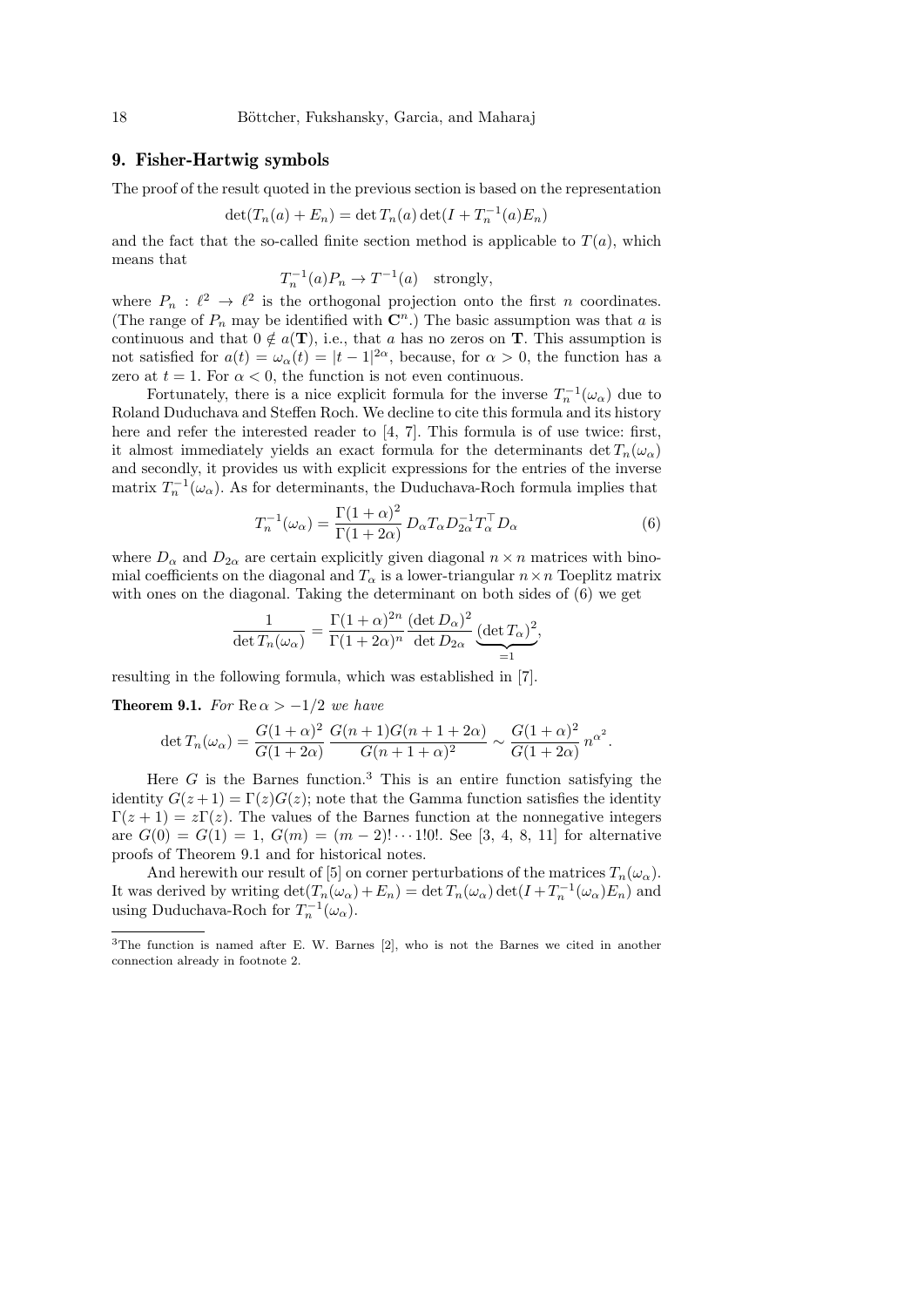Theorem 9.2. Let  $\text{Re}\,\alpha > -1/2$ . If

$$
\left(\begin{array}{cc} E_{11} & E_{12} \\ E_{21} & E_{22} \end{array}\right) = \left(\begin{array}{cc} 0 & 1 \\ 1 & 0 \end{array}\right) \tag{7}
$$

then

$$
\det(T_n(\omega_\alpha) + E_n) \sim \frac{G(1+\alpha)^2}{G(1+2\alpha)} 2\alpha(\alpha+1)n^{\alpha^2-1}.
$$

Comparing Theorems 9.1 and 9.2 we see that the corner perturbations (7) indeed lower the growth of the determinants from  $n^{\alpha^2}$  to  $n^{\alpha^2-1}$ . For  $\alpha=2$ , this is exactly what we observed in Section 1.

In fact the exact expressions delivered by the Duduchava-Roch formula for the entries of  $T_n^{-1}(\omega_\alpha)$  yield exact formulas for the determinants  $\det(T_n(\omega_\alpha) + E_n)$ . Here are a few examples. We assume that the corner perturbations are of the form (7). Recall that  $T_n(\omega_1)$  and  $T_n(\omega_2)$  are the  $n \times n$  analogues of the matrices (4). For these matrices,

$$
\det T_n(\omega_1) = n + 1 \sim n, \quad \det(T_n(\omega_1) + E_n) = 4,
$$
  
\n
$$
\det T_n(\omega_2) = \frac{(n+1)(n+2)^2(n+3)}{12} \sim \frac{n^4}{12},
$$
  
\n
$$
\det(T_n(\omega_2) + E_n) = (n+1)^3 \sim n^3.
$$

The matrix  $T_n(\omega_3)$  is the  $n \times n$  version of the septadiagonal matrix

$$
T_5(\omega_3) = \left(\begin{array}{rrrrr} 20 & -15 & 6 & -1 & 0 \\ -15 & 20 & -15 & 6 & -1 \\ 6 & -15 & 20 & -15 & 6 \\ -1 & 6 & -15 & 20 & -15 \\ 0 & -1 & 6 & -15 & 20 \end{array}\right)
$$

and we can show that

$$
\det T_n(\omega_3) = \frac{(n+1)(n+2)^2(n+3)^3(n+4)^2(n+5)}{8640} \sim \frac{n^9}{8640},
$$
  

$$
\det(T_n(\omega_3) + E_n) = \frac{(n+1)(n+2)^2(n+3)[(n+2)^2 + 1][(n+2)^2 + 2]}{360} \sim \frac{n^8}{360}.
$$

Replacing the perturbations (4) by the more general perturbations (5) is not a big problem. Using Duduchava-Roch one gets the beginning entries  $x_1, x_2, x_3, \ldots$ and the last entries  $x_n, x_{n-1}, x_{n-2}, \ldots$  of the first column  $(x_1, x_2, \ldots, x_n)^\top$  of  $T_n^{-1}(\omega_\alpha)$  as well as the beginning entries  $y_1, y_2, y_3, \ldots$  and the last entries  $y_n, y_{n-1}$ ,  $y_{n-2}, \ldots$  of the last column  $(y_1, y_2, \ldots, y_n)^\top$  of  $T_n^{-1}(\omega_\alpha)$ . To compute the entries close to the corners of  $T_n^{-1}(\omega_\alpha)$ , one may then employ the Gohberg-Sementsul-Trench formula, which states that if  $x_1 \neq 0$ , which is satisfied in the cases at hand,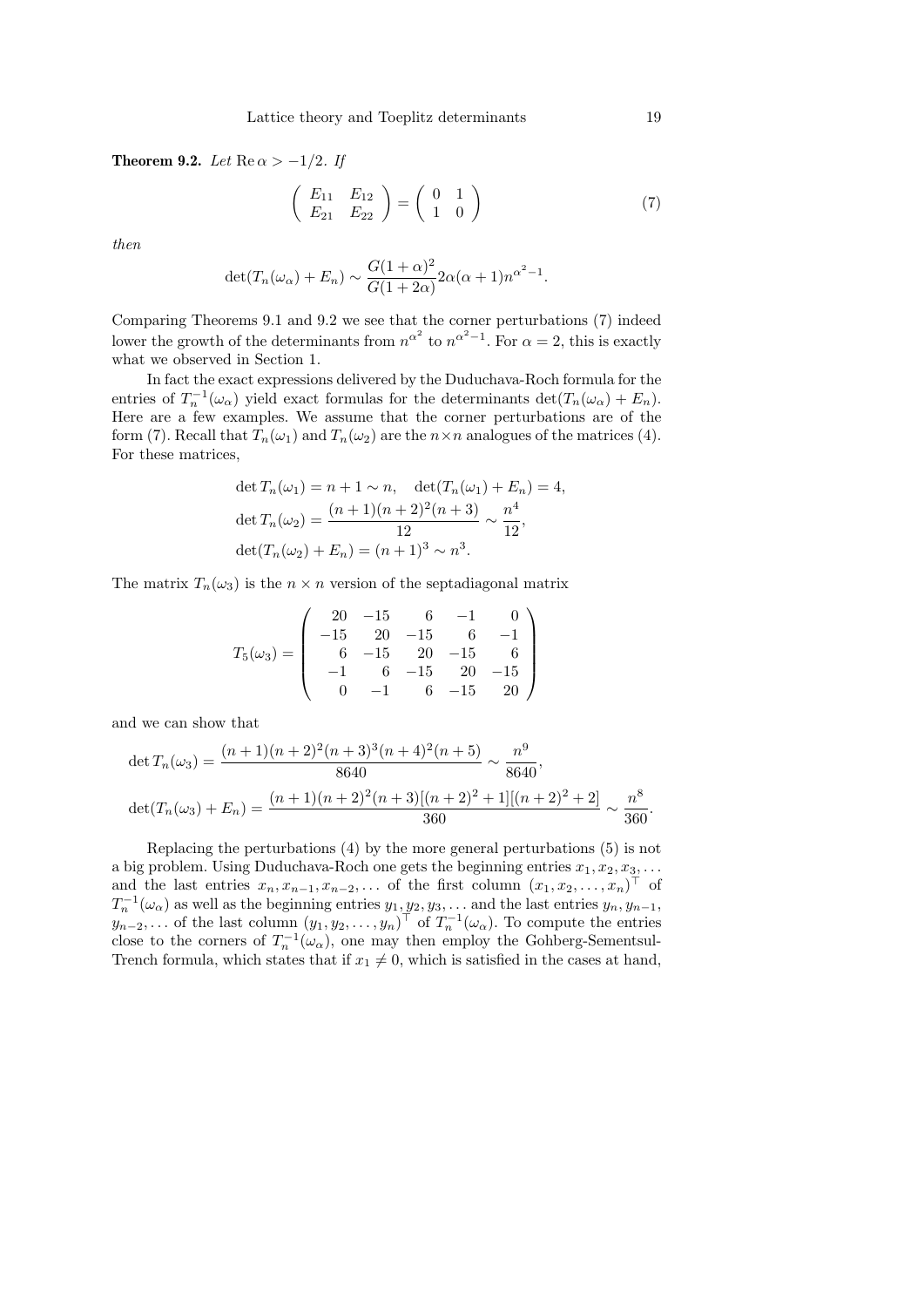then we have

$$
T_n^{-1}(a) = \frac{1}{x_1} \begin{pmatrix} x_1 \\ \vdots \\ x_n \\ x_n \end{pmatrix} \begin{pmatrix} y_n & \cdots & y_1 \\ & \ddots & \vdots \\ & & y_1 \end{pmatrix}
$$

$$
-\frac{1}{x_1} \begin{pmatrix} y_0 \\ \vdots & \ddots \\ y_{n-1} & \cdots & y_0 \end{pmatrix} \begin{pmatrix} x_{n+1} & \cdots & x_2 \\ & \ddots & \vdots \\ & & x_{n+1} \end{pmatrix},
$$

where  $x_{n+1} := 0$  and  $y_0 := 0$ . See [5] for the details.

The genuine challenge is symbols of the form

$$
a(t) = b(t) \prod_{j=1}^{N} |t - t_j|^{2\alpha_j} \quad (t \in \mathbf{T})
$$

where  $b(t) > 0$  is a sufficiently smooth function and  $t_1, \ldots, t_N$  are distinct points on T. A particular case of the Fisher-Hartwig conjecture says that

$$
\det T_n(a) \sim G(b)^n E(a) n^{\alpha_1^2 + \dots + \alpha_N^2}
$$

with certain constant nonzero  $G(b)$  and  $E(a)$ . This was proved by Widom [19] in 1973. These symbols satisfy the hypotheses of the following result, which was established in [5].

**Theorem 9.3.** Let  $E_n$  be as in (5). Suppose  $a \in L^1(\mathbf{T})$ ,  $a \geq 0$  a.e. on **T**, and  $\log a \in L^1(\mathbf{T})$ . Let  $\log a(t) = \sum_{k=-\infty}^{\infty} (\log a)_k t^k$   $(t \in \mathbf{T})$  be the Fourier expansion of a, and define  $a_+^{-1}$  for  $|z| < 1$  by

$$
a_+^{-1}(z) = \exp\left(-\sum_{k=1}^{\infty} (\log a)_k z^k\right) =: \sum_{k=0}^{\infty} (a_+^{-1})_k t^k.
$$

Then  $T_n(a)$  is a positive definite Hermitian matrix for every  $n \geq 1$  and

$$
\lim_{n \to \infty} \frac{\det(T_n(a) + E_n)}{\det T_n(a)} = \det \begin{bmatrix} \begin{pmatrix} I_m & 0 \\ 0 & I_m \end{pmatrix} + \begin{pmatrix} S_{11} & 0 \\ 0 & \widetilde{S}_{11}^{\top} \end{pmatrix} \begin{pmatrix} E_{11} & E_{12} \\ E_{21} & E_{22} \end{pmatrix} \end{bmatrix}
$$

with explicit expressions for the entries of the  $m \times m$  matrix  $S_{11}$  in terms of the  $coefficients (a_+^{-1})_k.$ 

We remark that  $a_+$  is just  $\exp(-(\log a)_0/2)$  times the outer function whose modulus on **T** is  $|a|^{1/2}$ . Paper [5] contains several examples.

Acknowledgment. We sincerely thank Zachary Glassman for transforming our hand-drawn drafts into the publishable pictures we see in this survey.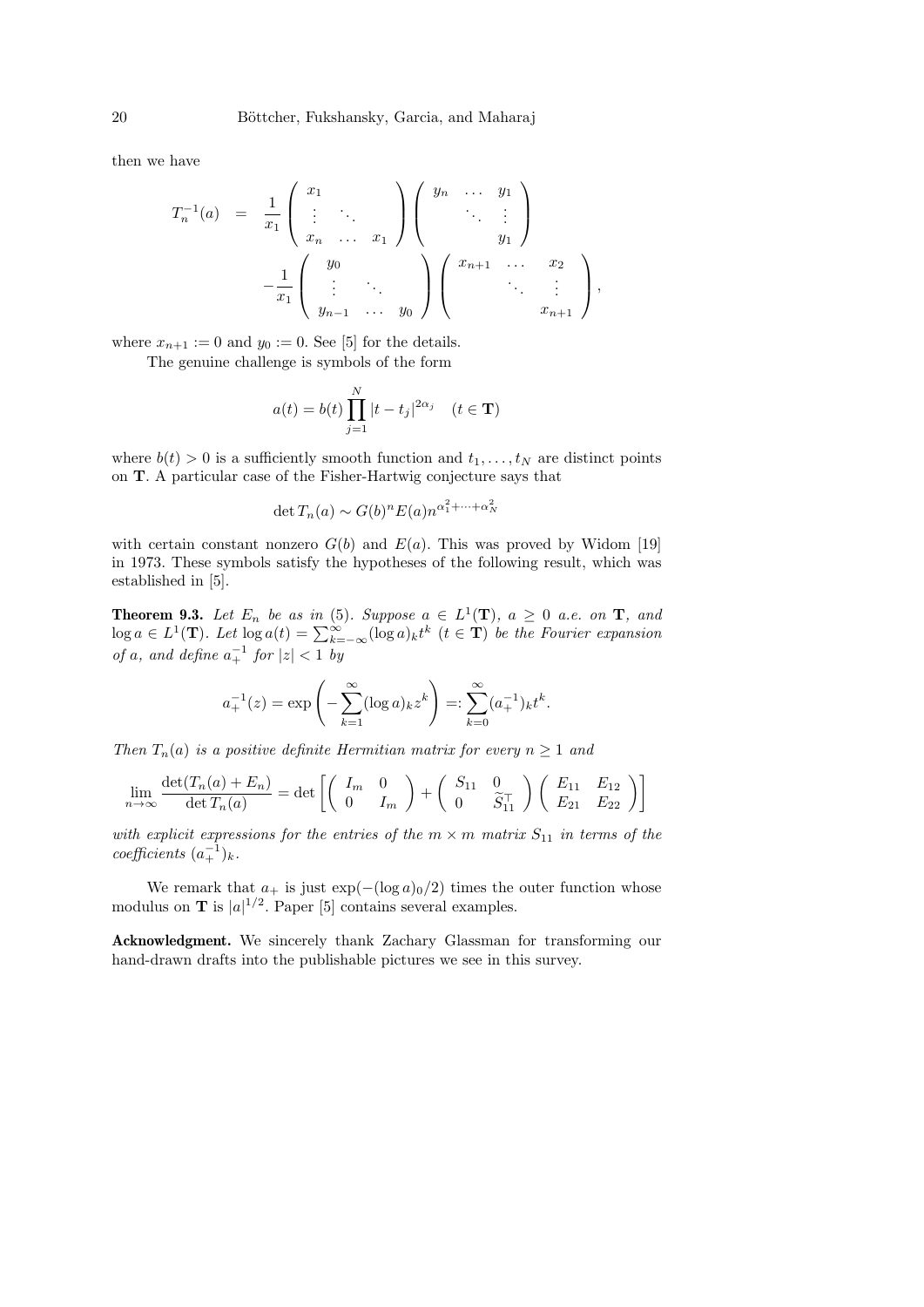#### References

- [1] E. S. Barnes, The perfect and extreme senary forms. Canad. J. Math. 9, 235–242 (1957).
- [2] E. W. Barnes, The theory of the G-function. The Quarterly Journal of Pure and Applied Mathematics 31, 264–314 (1900).
- [3] E. Basor and Y. Chen, Toeplitz determinants from compatibility conditions. Ramanujan J. 16, 25–40 (2008).
- [4] A. Böttcher, *The Duduchava-Roch formula*. Operator Theory: Advances and Applications (The Roland Duduchava Anniversary Volume), to appear.
- [5] A. Böttcher, L. Fukshansky, S. R. Garcia, and H. Maharaj, Toeplitz determinants with perturbations in the corners. J. Funct. Anal. 268, 171–193 (2015).
- [6] A. Böttcher, L. Fukshansky, S. R. Garcia, and H. Maharaj, On lattices generated by finite Abelian groups. SIAM J. Discrete Math. 29, 382–404 (2015).
- [7] A. Böttcher and B. Silbermann, *Toeplitz matrices and determinants with Fisher-*Hartwig symbols. J. Funct. Analysis 63, 178–214 (1985).
- [8] A. Böttcher and H. Widom, Two elementary derivations of the pure Fisher-Hartwig determinant. Integral Equations Operator Theory 53, 593–596 (2005).
- [9] J. H. Conway and N. J. A. Sloane, A lattice without a basis of minimal vectors. Mathematika 42, 175–177 (1995).
- [10] J. H. Conway and N. J. A. Sloane, Sphere Packings, Lattices, and Groups. Third edition, Springer-Verlag, New York 1999.
- [11] P. Deift, A. Its, and I. Krasovsky, Toeplitz matrices and Toeplitz determinants under the impetus of the Ising model. Some history and some recent results. Commun. Pure and Appl. Math. 66, 1360–1438 (2013).
- [12] M. E. Fisher and R. E. Hartwig, Toeplitz determinants some applications, theorems, and conjectures. Adv. Chem. Phys. 15, 333–353 (1968).
- [13] L. Fukshanky and H. Maharaj, Lattices from elliptic curves over finite fields. Finite Fields Appl. 28, 67–78 (2014).
- [14] J. Martinet and A. Schürmann, *Bases of minimal vectors in lattices, III.* Int. J. Number Theory 8, 551–567 (2012).
- [15] H.-G. R¨uck, A note on elliptic curves over finite fields. Math. Comp. 49, 301–304 (1987).
- [16] M. Sha, On the lattices from ellptic curves over finite fields. Finite Fields Appl. 31, 84–107 (2015).
- [17] H. Stichtenoth, Algebraic Function Fields and Codes. 2nd edition, Springer-Verlag, Berlin 2009.
- [18] M. A. Tsfasman and S. G. Vladut, Algebraic-Geometric Codes. Kluwer Academic Publishers, Dordrecht 1991.
- [19] H. Widom, Toeplitz determinants with singular generating functions. Amer. J. Math. 95, 333–383 (1973).